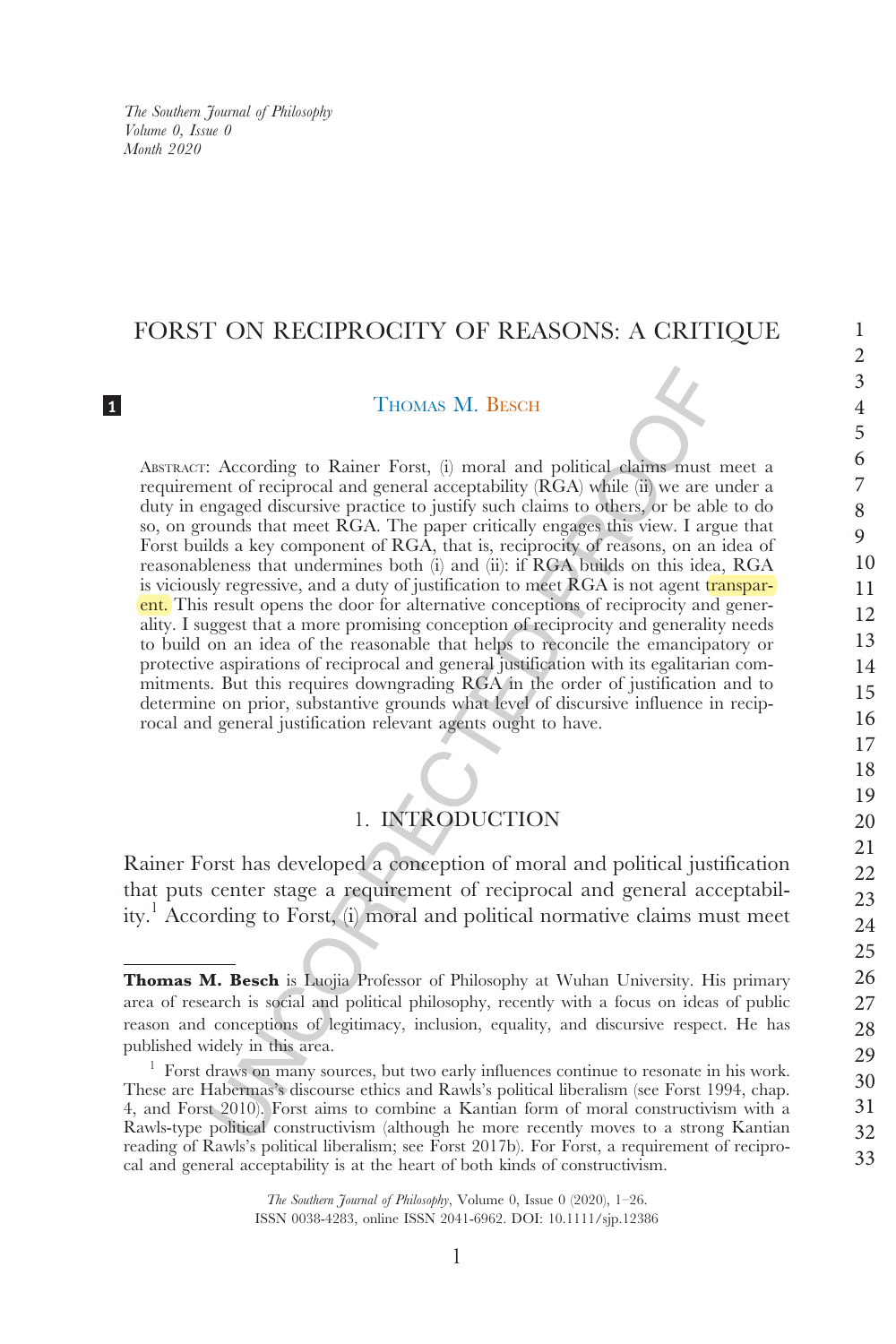1 2 3 4 5 6 7 8 a requirement of reciprocal and general acceptability—or RGA, for short while (ii) we, real agents, are under a duty in engaged discursive practice to justify our moral and political claims to others, or be able to do so, on grounds that meet RGA. This paper critically engages this view. I argue that Forst construes a key element of RGA—that is, the idea of a "reciprocity of reasons" (Forst 2010, 719)—in terms that undermine both (i) and (ii). Before I elaborate further, let me sample three of the many respects in which RGA is central for Forst's view.

9 10 11 12 13 14 15 16 17 18 19 20 21 22 23 First, RGA is at the heart of Forst's justification-centric view of practical reason. This view is constructivist in that it defines the justification, or validity, of moral and political normative claims as a function of their reciprocal and general acceptability (2017a, 1–18). Accordingly, for Forst, practical reason is a "capacity to respond to practical questions in appropriate ways with justifying reasons" (Forst 2012, 18). And it is "*the* principle of reason" (Forst 2017a, 6) that salient claims be justifiable "in precisely the manner referred to by their validity claims" (6). Thus, "practically reasonable beings… 'stand behind' their validity claims and duties of justification, that is, they are ready and able not only to provide adequate reasons, but also to make them the foundation of their actions" (6). Yet the validity claims of moral and political claims are such that these claims must be justifiable on reciprocally and generally acceptable grounds (Forst 2010). Practical reasonableness hence involves a readiness and ability to comply with one's duty of justification to meet RGA.

24 25 26 27 28 29 30 31 32 33 34 35 36 Second, RGA takes center stage in Forst's substantive view of justice. For Forst, a political order is just only if it accords with principles that are justifiable to every affected person on reciprocally and generally acceptable grounds. Accordingly, only a "basic structure of justification" (Forst 2017a, 4) that complies with RGA—one that treats each citizen as "equal participants and normative authorities" of justification (Forst 2017a, 134, 6ff; 2015a, 825; 2015b, 112)—can fully respect the basic right to justification of citizens. This, in turn, enables "fundamental" justice, political legitimacy, real democracy, or true nondomination (Forst 2012, 6, 213–16; 2017a, 4, 6f, 131–37). Forst conjectures that justifications that comply with RGA can establish as justified, or valid, rights to individual liberty and political participation and rights to resources that enable or support the usage of these rights (Forst 2012, 225f, 262).

37 38 39 40 Third, RGA ties Forst's constructivism to his understanding of critical theory. Critical theory connects "reflection in philosophy and social science informed by an interest in emancipation" (Forst 2017a, 1). As such, it examines "orders and relations of justification" (2)—or justification practices, for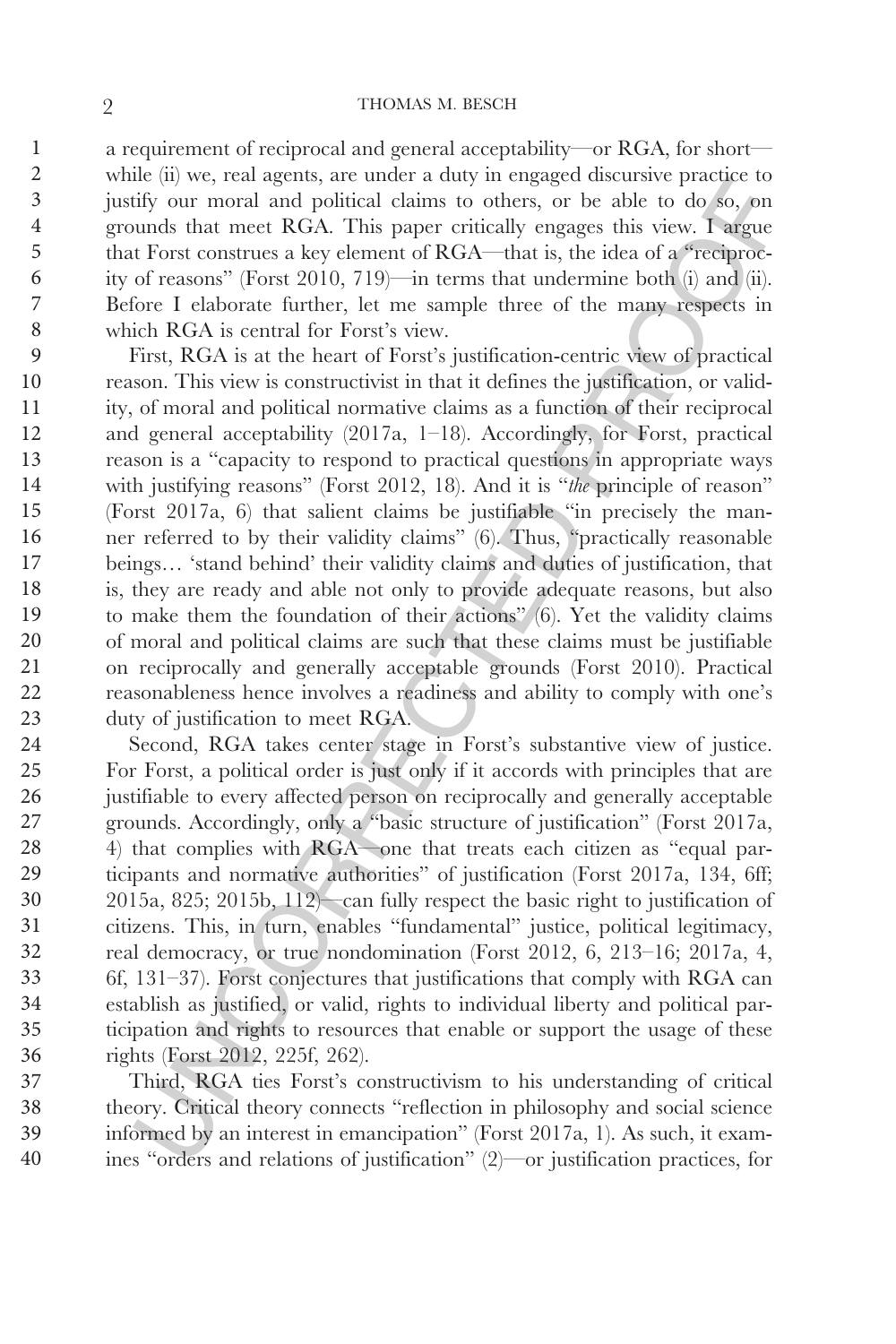short—in light of a view of what justification practices should be like, given salient emancipatory aims. Critical theory hence takes it that "the first question of justice" is the question of "the justifiability of social relations and the distribution of the 'power of justification' within a political context" (Forst 2012, 4f). But justification practice allocates to people a proper measure of such power only if it complies with RGA. Specifically, justification practice that complies with RGA accords each relevant agent a "qualified veto right" (Forst 2010, 719) in matters that relevantly affect the agent. This not only respects the agent's right to justification, it also protects, or helps to protect, the agent "from unjustified domination" (Forst 2001, 168f).<sup>2</sup> This implicates a justification-centric view of (non)domination. Domination here "means **[2](#page--1-1)**being disrespected in one's basic claim to be a free and equal normative authority [of justification] within the order one is subject to, and that implies the basic right to co-determine the structure of that society" (Forst 2016, 23). Accordingly, nondomination requires that exercises of power respect each affected person as a free and equal discursive authority. Yet, for Forst, to respect people accordingly involves respecting their qualified veto rights. RGA hence requires justification practices to accord relevant people a kind of discursive standing that aligns these practices with critical theory's emancipatory commitments.

In short, much here hinges on whether we can tell (individually or collectively, at least provisionally) whether salient claims are justifiable on reciprocally and generally acceptable grounds. After all, a standard, S, can hardly serve as a standard of justification, or validity, for actual agents if it is not within their genuine reach to identify whether salient claims meet S. Can we identify whether salient claims meet RGA? I argue that this is not so. For Forst, claims meet RGA only if they satisfy a requirement of reciprocity of reasons. On one reading of what this calls for, RGA must be rejected. On another initially promising reading, RGA is viciously regressive. Either way, RGA cannot serve as a standard of justification, or validity, for engaged discursive practice and we, real people, are not under a duty to (be able to) justify ourselves to others on grounds that meet RGA.<sup>3</sup>

<sup>&</sup>lt;sup>2</sup> See also Forst (2017a, 1–21, 37–51, 131–51; 2014, 178–81, 187–200; Forst 2016, 23f.). <sup>3</sup> Recent debate has seen sympathetic criticisms of Forst's account of reciprocity and generality (see Alan 2014; Laden 2014; Benhabib 2015; White 2015; Besch 2015; McGuire 2016; McNay 2020). These authors sympathize with the egalitarian and emancipatory aspirations that resonate in Forst's account, but argue that the requirement of reciprocal and general acceptability does not accomplish what Forst hopes it to accomplish. My discussion joins this chorus (though for reasons other than the ones advanced in these texts). And I pinpoint a respect in which that requirement needs revision to better serve such aspirations.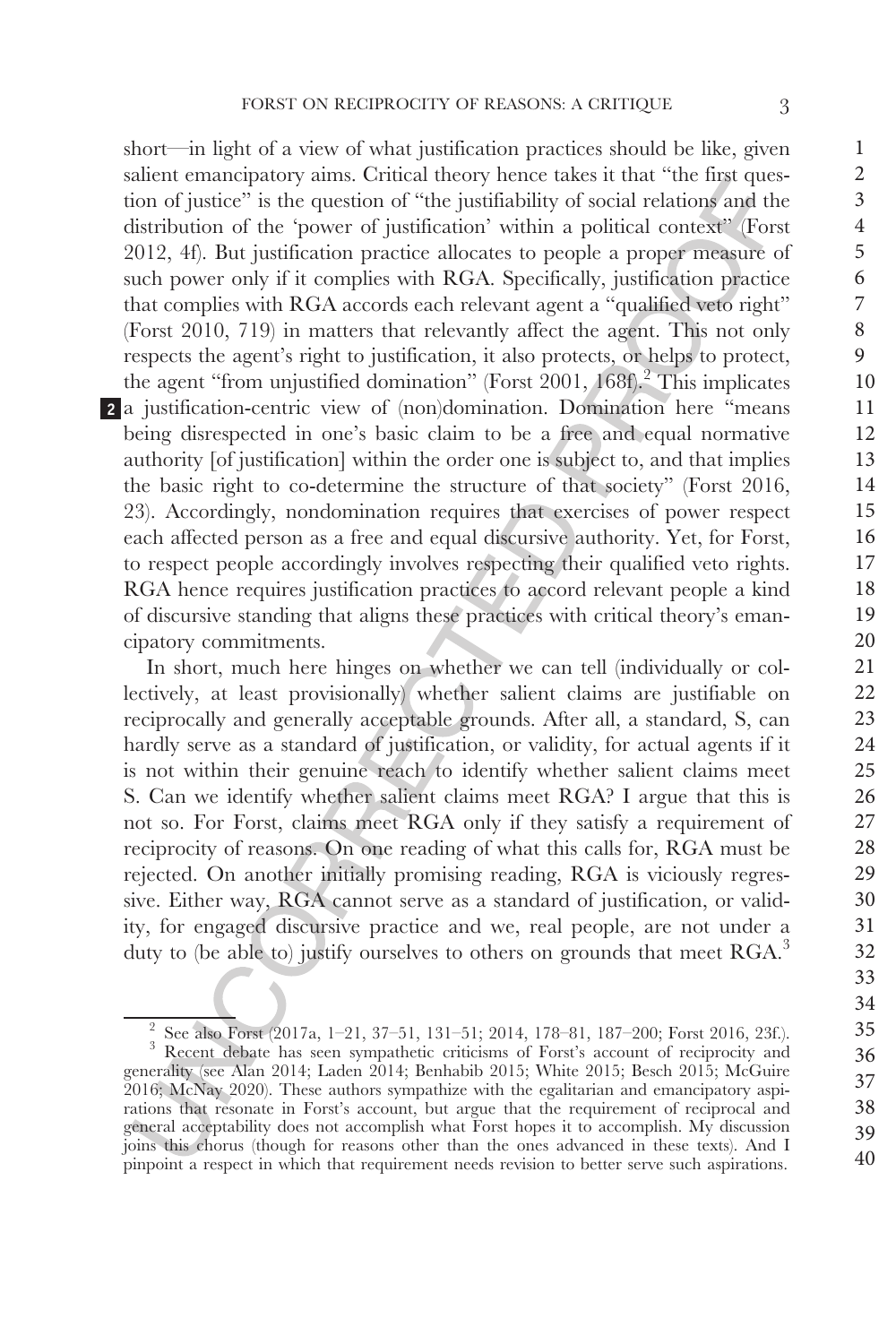This result has a positive upshot. It opens the door for conceptions of reciprocity and generality that draw on different ideas of the reasonable and that hence differ in content. It also complicates matters. It makes RGA's (putative) authority as a standard of justification dependent on whether RGA adopts a permissible, duly justifiable idea of the reasonable. It is open what idea of the reasonable may be adopted here. However, any idea that may come in must allocate to relevant people a due measure of discursive influence in justification, or discursive standing of high "discursive purchase,"<sup>4</sup> that reconciles RGA's egalitarian commitments with its emancipatory aspirations. This calls for substantive considerations beyond RGA's purview.

11 12 13 14 15 16 17 18 19 20 I proceed as follows. Sections 2 and 3 reconstruct RGA with a focus on reciprocity of reasons. Forst adopts a *pro tanto* promising version of RGA (referred to below as RGA-r) that requires justifications on "reasonably" nonrejectable grounds. Section 4 addresses Forst's view that people have a duty of justification to meet RGA-r. Section 5 shows that RGA-r is viciously regressive if it is understood in Forst's terms. Section 6 considers, and dismisses, attempts to save RGA-r from this problem. Section 7 argues that we do not have a duty of justification to meet RGA-r. Section 8 draws out implications of this result by elaborating on a particularly important respect in which RGA's content stands to be recalibrated. Section 9 concludes.

### 2. RECIPROCITY OF REASONS?

As a first approximation, Forst's requirement of reciprocal and general acceptability takes a form like (for moral or political normative claims,  $\varphi$ ):

RGA:  $\varphi$  is justified, or valid, if and only if  $\varphi$  is, or can be based on reasons that are, reciprocally and generally acceptable; φ must be *equally acceptable* (reciprocity) by *all affected people* (generality). (See Forst 2012, 214; 2010, 711–40; 2014a.)

30 31 32 33 34 35 RGA is more complex normatively than its linguistic surface suggests. As we shall see, φ counts as reciprocally and generally acceptable in RGA's sense just in case  $\varphi$  is, or can be, based on "reasonably" nonrejectable reasons. I turn to this in Section 3, below. For now, let me take a look at RGA's notions of reciprocity and generality. As my focus is on reciprocity of reasons, I consider generality only briefly.

36 37 38 Generality refers to the scope of  $RGA$ 's constituency:  $\varphi$  is acceptable generally only if φ is acceptable by *all* agents who are, or would be, relevantly affected by φ, its adoption, or its implementation. Forst leaves open

39 40

<sup>4</sup> See Besch (2019a, 471–73).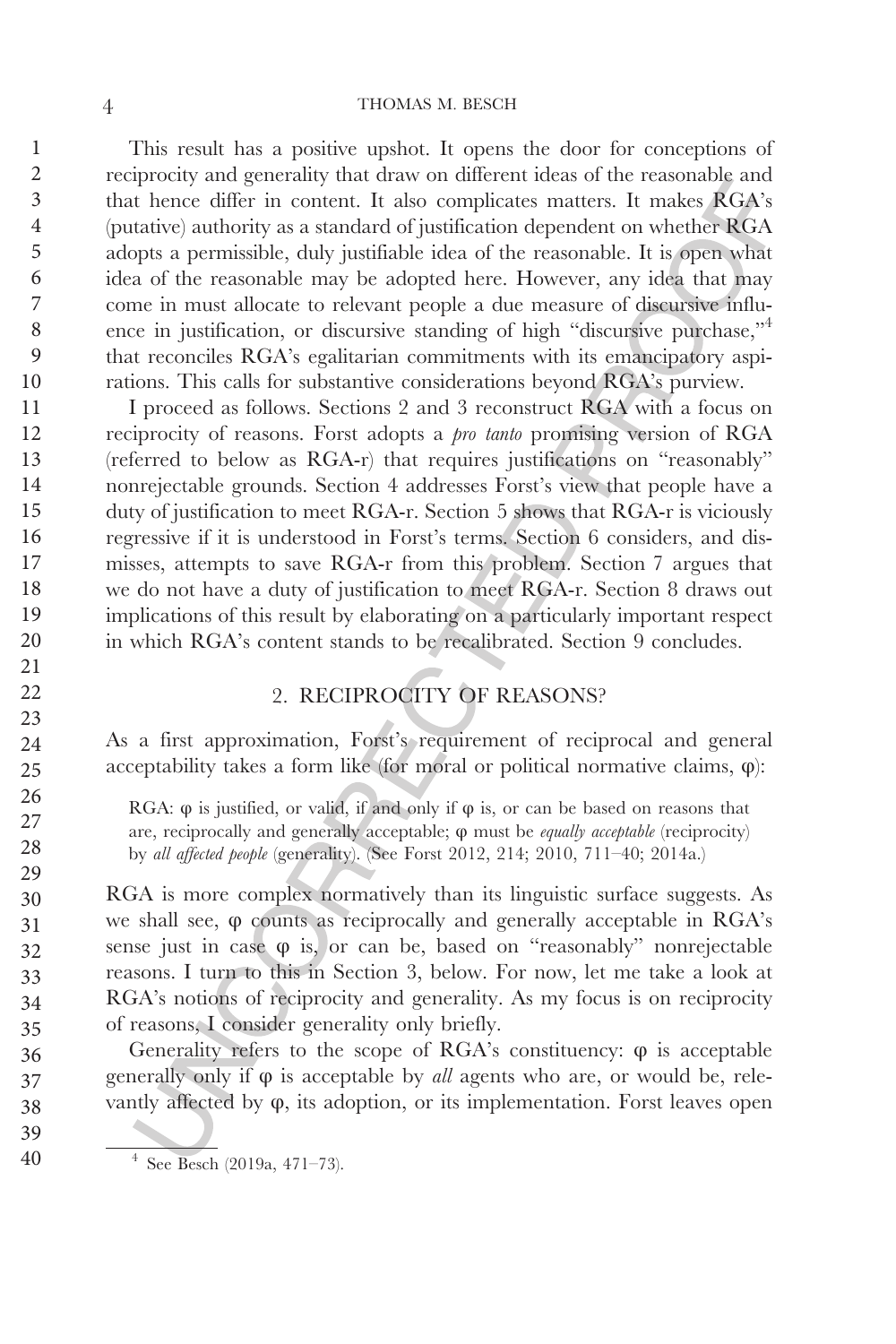how or on what grounds we may determine who counts as a "relevantly" affected agent, and hence, how or on what grounds we can delineate RGA's scope of inclusion.<sup>5</sup> As I shall not take issue with this idea, however, I will now set it aside.

Turning next to RGA's notion of reciprocity, then, Stefan Gosepath puts its upshot thus: "only that which is *equally* acceptable to everyone can be regarded as justified" (Gosepath 2015, 133). Forst himself tells us:

To be able to distinguish "acceptable" from "unacceptable" reasons, two criteria are required: *reciprocity* and *generality*. First, reasons that justify specific normative claims must be reciprocally non-rejectable, that is, the author of these claims may not demand any rights or privileges that he or she denies his or her addressee. Moreover, the author may not project her own opinions, interests or values onto others and thus decide for him- or herself, rather than reciprocally, how to fulfil the criterion of reciprocity. The same is the case for the addressee of the claims. (Forst 2012, 214.)

Reciprocity means that no one may make a normative claim… he or she denies to others (call that reciprocity of content) and that no one may simply project one's own perspective, values, interests, or needs onto others such that one claims to speak in their "true" interests or in the name of some truth beyond mutual justification (reciprocity of reasons). (Forst 2010, 719)

Reciprocal acceptability calls for reciprocity *of content* and *of reasons*. What does this mean? Reciprocity of content is relatively straightforward. Roughly, it requires claimants to treat like cases alike, and hence calls for a kind of (formal) impartiality. Let me set this aside as unproblematic.

Reciprocity of reasons is harder to pin down.<sup>6</sup> To bring out the contours of this idea, I start by considering what the first of the above two passages tries to do. Forst elaborates on the *kind* of acceptability that RGA calls for. To this end, he draws on a contrast between deliberative resources—for example, interests, needs, views, volitions, capacities, and so on—that an agent actually has and resources that others (unduly, mistakenly) attribute to her. He suggests that for φ to be "reciprocally acceptable" by an agent, she must be able to accept φ in light of deliberative resources that she *actually* has. This suggests an *actualist* version of RGA:

RGA-a:  $\varphi$  is justified, or valid, if and only if  $\varphi$  is, or can be based on reasons that are, reciprocally and generally acceptable:  $\varphi$  must be equally acceptable by all affected people from their actual perspective, or in light of their actual interests, needs, views, volitions, and so forth.

 $^5$  On Forst's account of the scope of reciprocity and generality, see Erman (2014).  $^6$  As Benhabib notes, see Benhabib (2015, 782f.).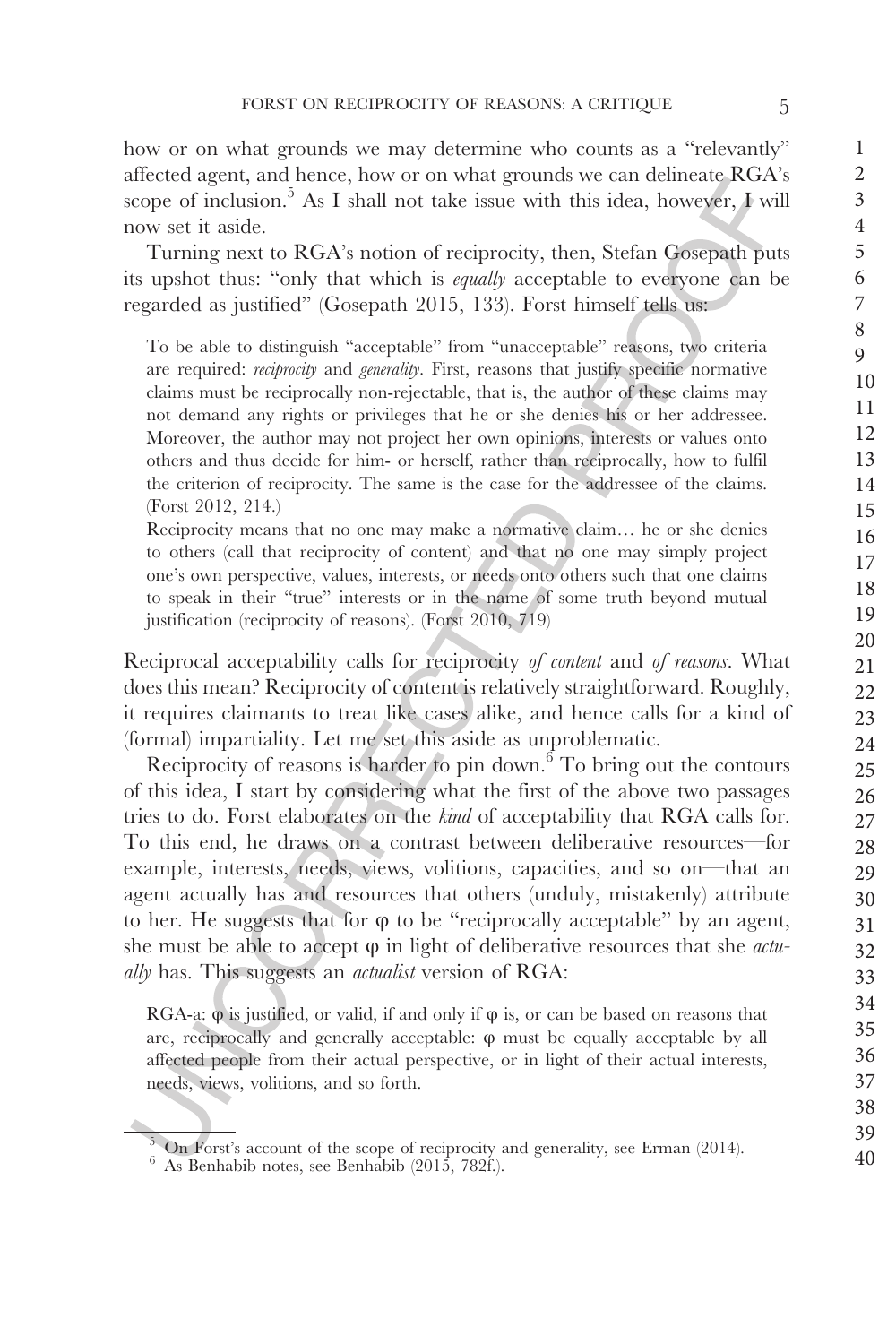Forst's writings often support an actualist interpretation of RGA, and many commentators read him in such terms. It is hence useful to highlight why we should not read RGA in actualist terms, if other terms are available (as, fortunately, they are: see next section). I start with a note on the (alleged) emancipatory or protective function of justifications that comply with RGA—a feature that seems to sit especially well with an actualist reading of RGA.

8 9 10 11 12 13 14 15 16 17 18 19 20 21 22 23 For Forst, RGA requires that agents be accorded a strong form of discursive standing—or a "high-purchase" form of discursive respect (Besch 2014, 2019a, 2019b). Justification practice that complies with RGA construes equal acceptability by actual agents as justifying. It hence situates them not as mere recipients, but as "equal participants and normative authorities" of justification (Forst 2017a, 134, 6ff; 2015a, 825; 2015b, 112). For Forst, this involves that agents be accorded a "qualified veto-right" that protects, or helps to protect, them from "unjustified domination" (Forst 2001, 168f; 2010, 719). It is only on the assumption that agents can make meaningful use of these veto-rights that Forst attributes to reciprocal and general justification an emancipatory or protective function. And it is on the assumption that such justification has this function that he takes a "basic structure" or reciprocal and general justification to enable many important things—such as proper respect for people's right to justification, fundamental justice, legitimacy, democracy, or political nondomination (Forst 2017a, 6f,  $131-37$ .

24 25 26 27 28 29 30 31 32 Now, to enable the emancipatory or protective function of reciprocal and general justification, Forst-type veto-rights must be relevantly *accessible* and *authentic*. Specifically, agents must be able to carry out what counts as a qualified, authoritative exercise of such rights (accessibility). And the authoritative exercise of these rights must relevantly track, or not distort, the agent's perspective (authenticity). For example, if justification recognizes rejections as authoritative exercises of Forst-type veto-rights only if they are ideally rational, average agents may be unable to authoritatively exercise them. And if their authoritative exercise asks agents to bracket, deny, or

<sup>35</sup> 36 37 38 39 40  $7$  This can be simplified: there are two readings of Forst-type veto rights. On a weak reading, their authoritative exercise is *conditioned by justification*. For example, no rejection of φ can be an authoritative exercise of a veto right if  $\varphi$  is justified. On a strong reading, the authoritative exercise of these rights *conditions justification*. φ here cannot count as justified if Betty rejects φ in a manner that authoritatively exercises her veto right. I adopt a strong reading. It sits better with Forst's view that reciprocal and general justification situates agents as *authorities* of justification. And it is foregrounded in his more recent work (see Forst 2017a, 1–21, 37–51, 131–51; Forst 2014a, 178–81, 187–200).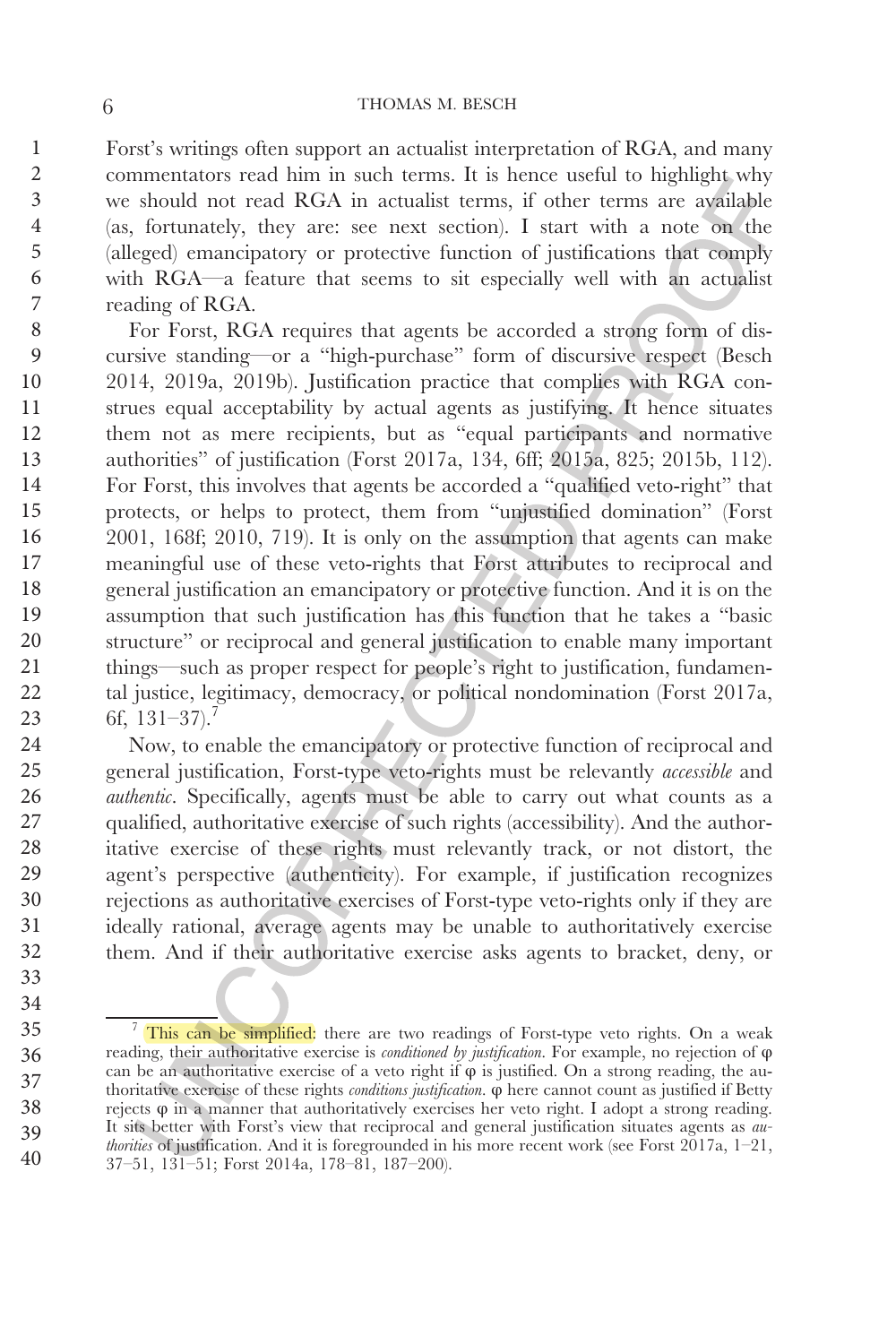idealize away commitments that they actually cannot detach from, they may be unable to make any meaningful use of these rights.<sup>8</sup>

Plainly, RGA-a is geared toward the desiderata of accessibility and authenticity (if these things are desiderata). This is so at least if we assume, in accordance with RGA-a's spirit, that an agent's rejection of  $\varphi$  counts as an authoritative exercise of a Forst-type veto-right if she cannot coherently accept φ from her *actual* perspective, or in light of her *actual* deliberative resources. Accordingly, Forst's writings suggest an actualist interpretation of RGA especially where he foregrounds the (putative) emancipatory or protective function of reciprocal and general justification.

However, if the requirement of reciprocal and general acceptability takes the form of RGA-a, then it is a nonstarter. RGA-a is inadequate as a standard of justification, or validity. Consider a principle that prohibits marital rape. If this requirement filters out such a principle as *invalid*, it cannot serve in the role of a standard of justification. But RGA-a would filter out this principle as invalid. As a matter of fact, some husbands are committed rapists: they take it to be their prerogative as husbands to force their spouses to have sex. Hence, some relevant agents cannot actually accept the principle in light of their actual deliberative resources. Thus, the principle violates RGA-a. A principle that *permits* marital rape would fare no different. You and I would be unable to accept the principle. Hence, marital rape would neither be prohibited nor permitted. As Uwe Steinhoff observes, similar results would follow for all relevantly contested normative content (Steinhoff 2015, 168). The general point is familiar and not specific for RGA-a: inclusive actualist "equal acceptability" justification leads to incoherence or anomy (Enoch 2015,  $117f$ ).<sup>9</sup>

## 3. HYPOTHETICALIZED RECIPROCITY OF REASONS?

There is more to RGA than RGA-a. Forst sometimes conceptualizes RGA in terms that call for *hypotheticalized* nonrejectability:

The defining feature of reasons that can justify moral claims is thus that they must be *reasons that cannot be reasonably—that is, not reciprocally and generally—rejected*. As such,

<sup>&</sup>lt;sup>8</sup> I elaborate on accessibility and authenticity as components of an agent's normative influence in justification in Besch (2019a). One question that arises here is how low or high the idealization value of standards of acceptability-based justification must be in order to ensure that relevant levels of discursive influence (see Besch 2019b). See also Section 8, below.

 $\frac{1}{2}$  Of course, if standards of justification, where they entail incoherence or anomy results, are incomplete, we might also say that inclusive actualist "equal acceptability" justification leads to incompleteness (see Gaus 1996, 151–58).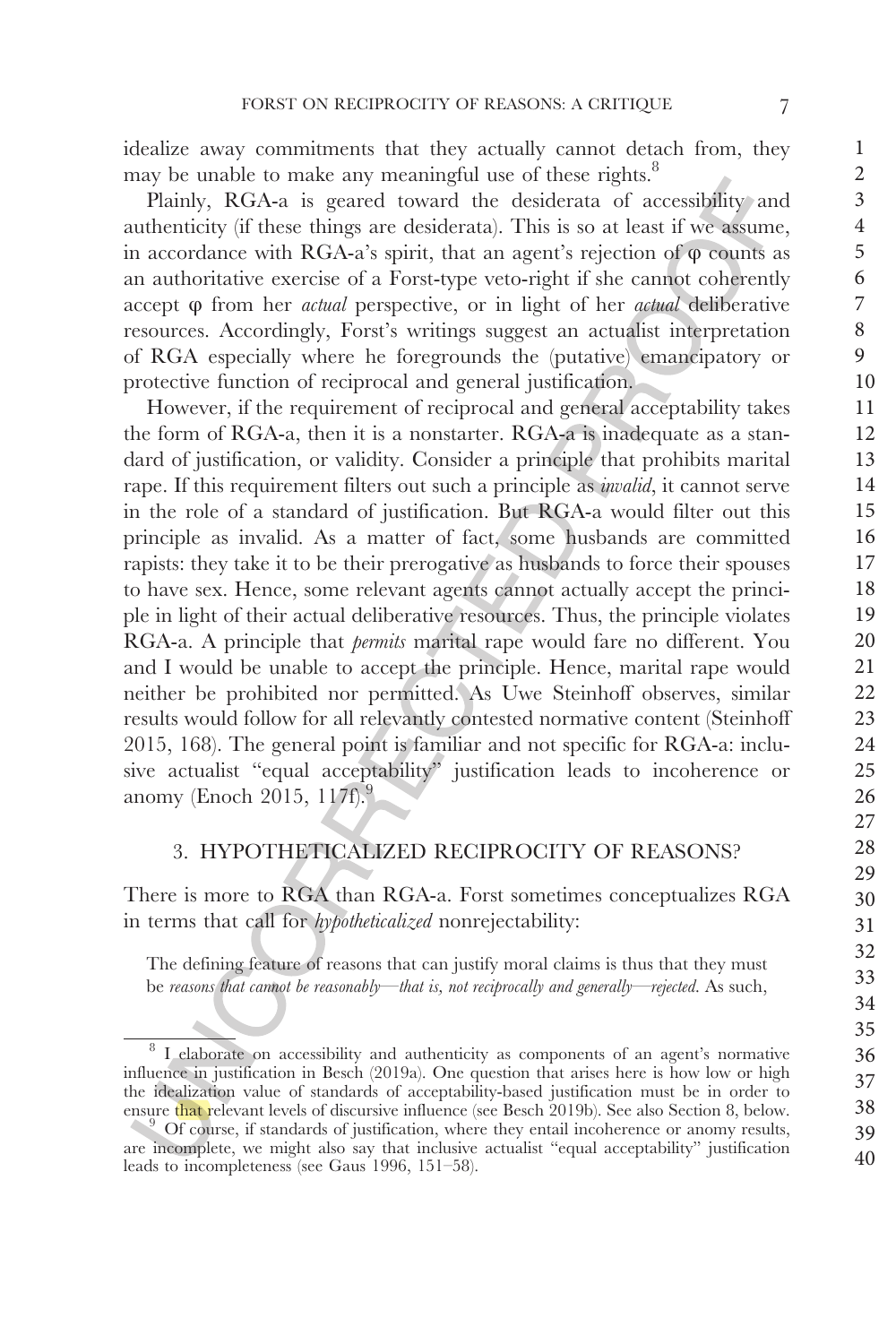they justify norms—and corresponding actions—that possess a morally unconditional normative character and are in a strict sense categorically binding as norms against whose validity no good reason can speak…. This definition is stronger than the equally applicable but insufficient formulation that moral reasons must be "intersubjective," "comprehensible," "acceptable," "public," or "agent-neutral." It conforms to the idea that such reasons must be "shared" reasons, but accentuates the modal specification, that they must be *sharable*, in order to do justice to the openness of the procedure of justification and to underscore the (in this sense counterfactual) moment of reciprocal and general acceptability—or better, nonrejectability—independent of the factual acceptance or nonacceptance of reasons. (Forst 2012, 21)

12 This oscillates between an acceptance-focused and a rejection-focused reading of RGA, but Forst often prefers the latter. If we recall that RGA applies not only to moral claims, a reasonable nonrejectability version of RGA is suggested:

> RGA-r: φ is justified, or valid, if and only if φ can be based on reasons "*that cannot be reasonably—that is not reciprocally and generally—rejected.*"

According to RGA-r, what contributes to  $\varphi$ 's justification status is not that relevant people can (cannot) accept  $\varphi$  in light of their actual deliberative resources. Rather, what contributes to  $\varphi$ 's justification status is that  $\varphi$  can (cannot) be based on, or be accepted for, reasons that relevant people cannot reject reasonably.

23 24 25 26 27 28 29 30 RGA-r seems promising. RGA-r accommodates a need all standards of acceptability-based justification must accommodate. Acceptability can count toward justification only if it is, or counts as, suitably respectable, or *authoritative*. Thus, all standards of acceptability-based justification must somehow qualify the kind of acceptability that they construe as authoritative, or as positively contributing to justification. As RGA-r makes explicit, then, Forst's requirement of reciprocal and general acceptability adopts an idea of reasonableness in the role of a bar for (or criterion of) authoritativeness.

31 32 33 34 35 36 37 38 39 40 Next, building RGA on an idea of reasonableness can help to avoid incoherence or anomy results if the bar for reasonableness is put at a suitably demanding level. Of course, the more demanding that bar is relative to the deliberative resources of relevant claimants, the greater will be its tendency to attract controversies in its own right. This can put standards of justification that build on such bars in need of justification. And it is not obvious on what grounds or by what standards the justifications called for here could proceed. Still, in relation to incoherence or anomy results, RGA-r is potentially superior to RGA-a.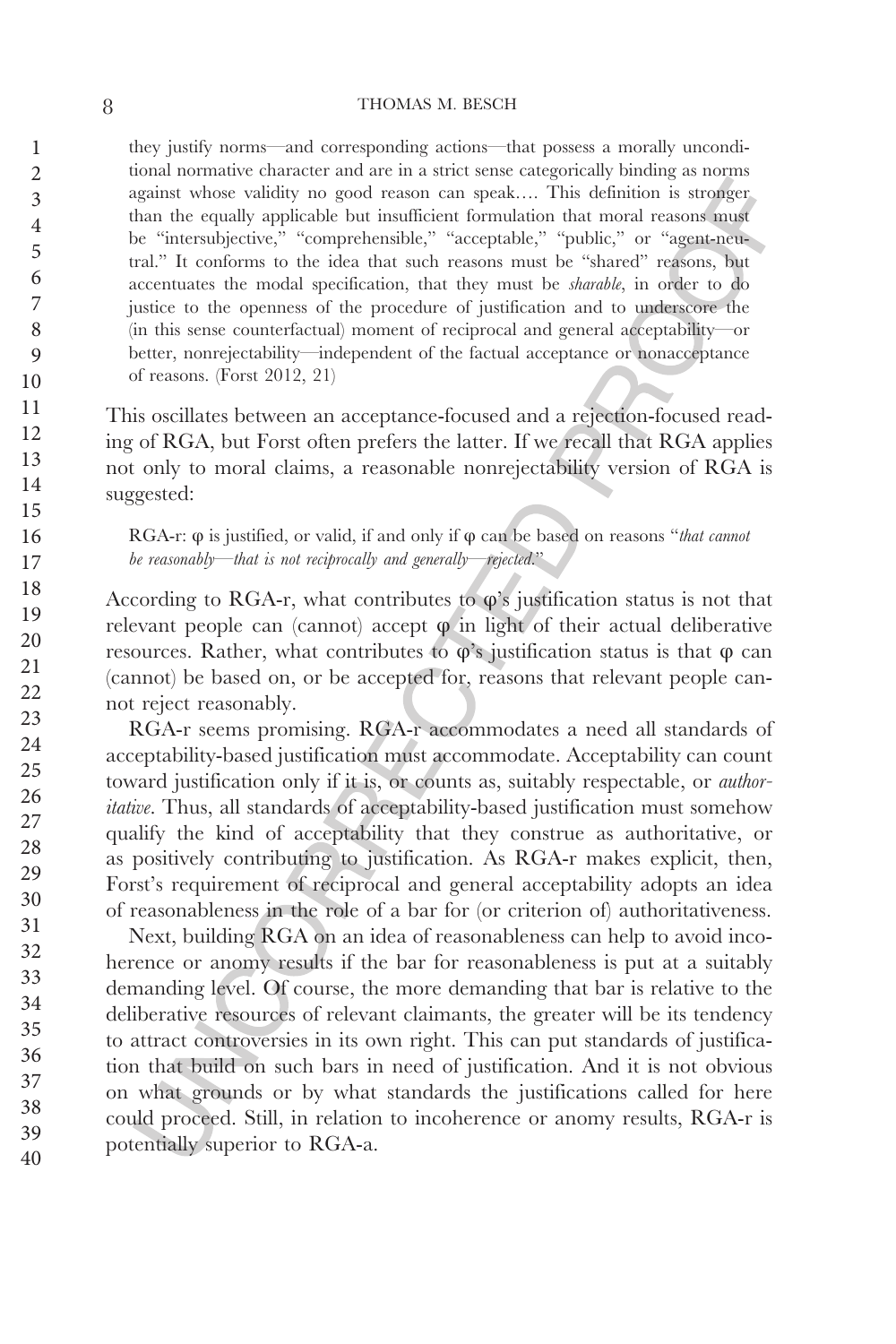Finally, RGA-r hypotheticalizes or idealizes (in one sense of the word).<sup>10</sup> But RGA-r still allows for accessibility and authenticity if its bar for reasonableness is defined in suitably accessible terms. Accessibility and authenticity come in degrees, and reasonableness can be construed in more or less demanding terms. Accordingly, the bar for a reasonable exercise of Forsttype veto-rights can be placed at low enough levels to ensure that agents can meet that bar and that "reasonable" exercises of these rights can track their actual voices. Of course, the bar would still have to be set high enough to avoid incoherence or anomy. It is not obvious what this calls for. Still, that RGA-r hypotheticalizes is compatible with accessibility and authenticity.

Assuming, then, that RGA takes the form of RGA-r, Forst effectively premises RGA on two additional views. First, he construes the authoritativeness of acceptability (or nonrejectability) in the following terms:

F1: φ must be justifiable by reasons that no affected agent can reject reasonably.

Now, reasonable nonrejectability requirements like F1 are indeterminate so long as the idea of the reasonable they implicate remains unspecified. Thus, when are reasons "reasonably" nonrejectable in RGA-r's sense?

Unfortunately, Forst does not provide much in the way of an account of what makes normative claims "reasonably" nonrejectable. But a passage quoted earlier provides a clue. Here is it again (in shorted form):

The *defining feature of reasons* that can justify moral claims is thus that they must be reasons that cannot be *reasonably—that is, not reciprocally and generally—rejected*…. This definition… conforms to the idea that such reasons must be "shared" reasons, but accentuates the modal specification, that they must be *sharable*, *in order to*… *underscore the*… *moment of reciprocal and general acceptability—or better, nonrejectability*. (Forst 2012, 21; first and last emphases added)

The *defining feature of reasons* that justify relevant claims is that they are "reasons that cannot be *reasonably—that is, not reciprocally and generally—rejected*." We may read the phrase between the dashes as specifying the phrase that it is embedded in. This is equally plain in the German original. Forst writes there that the defining feature of the relevant reasons is "dass dies *nicht vernünftigerweise—d.h. nicht reziprok-allgemein—zurückweisbare Gründe* sein müssen" (Forst 2007, 36). "D.h." abbreviates "das heisst," which translates as "this means," or "that is to say." Thus, Forst tells us, the relevant reasons must be

<sup>10</sup> On hypotheticalization as one form of idealization: see Enoch (2015) and Besch (2019b).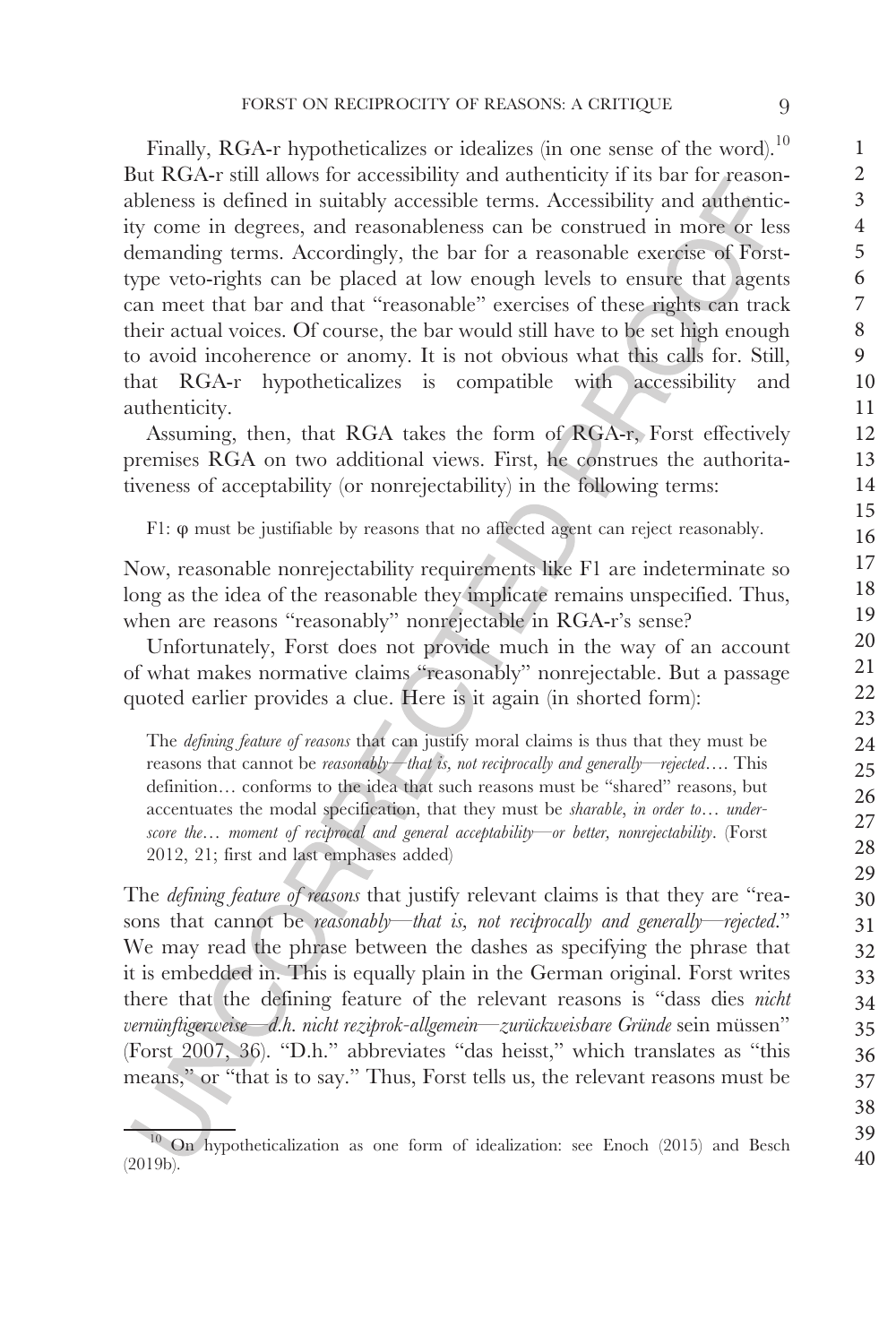reasons that cannot be "reasonably" rejected *and that is to say* that they are reasons that cannot be "reciprocally and generally" rejected. This assumes that when (i), below, is true, then so is (ii) (for a relevant kind of reason,  $\mathbb{R}$ ):

- (i) R cannot be "reasonably" rejected.
- (ii) R cannot be "reciprocally and generally" rejected.

Textual evidence suggests that Forst takes (ii) to define the meaning of (i). To elaborate on his usage of the phrase "reasonably nonrejectable," Forst stresses that while he takes the phrase from Scanlon, he "interpret[s]" it with his own criteria of reciprocity and generality in order to "more precisely *define the meaning of "reasonable"* than Scanlon did" (Forst 2012, 21, n. 38, and  $272$ ; emphasis added).<sup>11</sup> This is in play when Forst more recently writes: "Adapting Thomas Scanlon's formulation ("not reasonable to reject"), I believe that moral justification requires that norms must rest on reasons that **[3](#page--1-2)** are *not reciprocally and generally rejectable.*" (Forst 2017, 28f.) This suggests:

F2: Reasons that cannot be rejected "reasonably" are reasons that cannot be rejected "reciprocally and generally," i.e., in a manner that meets the requirement of reciprocal and general acceptability.

20 21 22 23 24 25 We just encountered textual evidence that Forst not only adopts F2, but also takes F2 to register what *defines the meaning* of claims like "Reason R is reasonably nonrejectable." My subsequent argument does not hinge on this further view. I shall simply assume that Forst adopts F2 so that, in his framework, reasons are not "reasonably" nonrejectable unless they are "reciprocally and generally" nonrejectable.

26 27 28 29 30 31 32 33 34 35 36 Some comments are in place. First, we saw earlier that standards of acceptability-based justification must qualify the kind of acceptability that they construe as authoritative, or as contributing to justification. Over the years, Forst grappled with the issue—which reflects in RGA's ambiguity between RGA-a and RGA-r. Since his early work on the theme, he construes "moral" (as opposed to more limited "ethical")<sup>12</sup> justifications in strong universalist terms as requiring justifiers, or reasons, that are reciprocally acceptable *as* justifiers, or *as* reasons, by *all* affected others: reasons, he insists, are "good moral reasons" only if they *themselves* meet the criteria of reciprocity and generality, while no "conviction" that does not meet this test can raise moral validity claims (Forst 2002, 39).<sup>13</sup> This presents Forst

37 38

<sup>39</sup> 40

<sup>&</sup>lt;sup>11</sup> Forst refers to Scanlon (1982).<br><sup>12</sup> See Forst (2012, 62–78).<br><sup>13</sup> The German version of the text quoted from here is Forst (1994).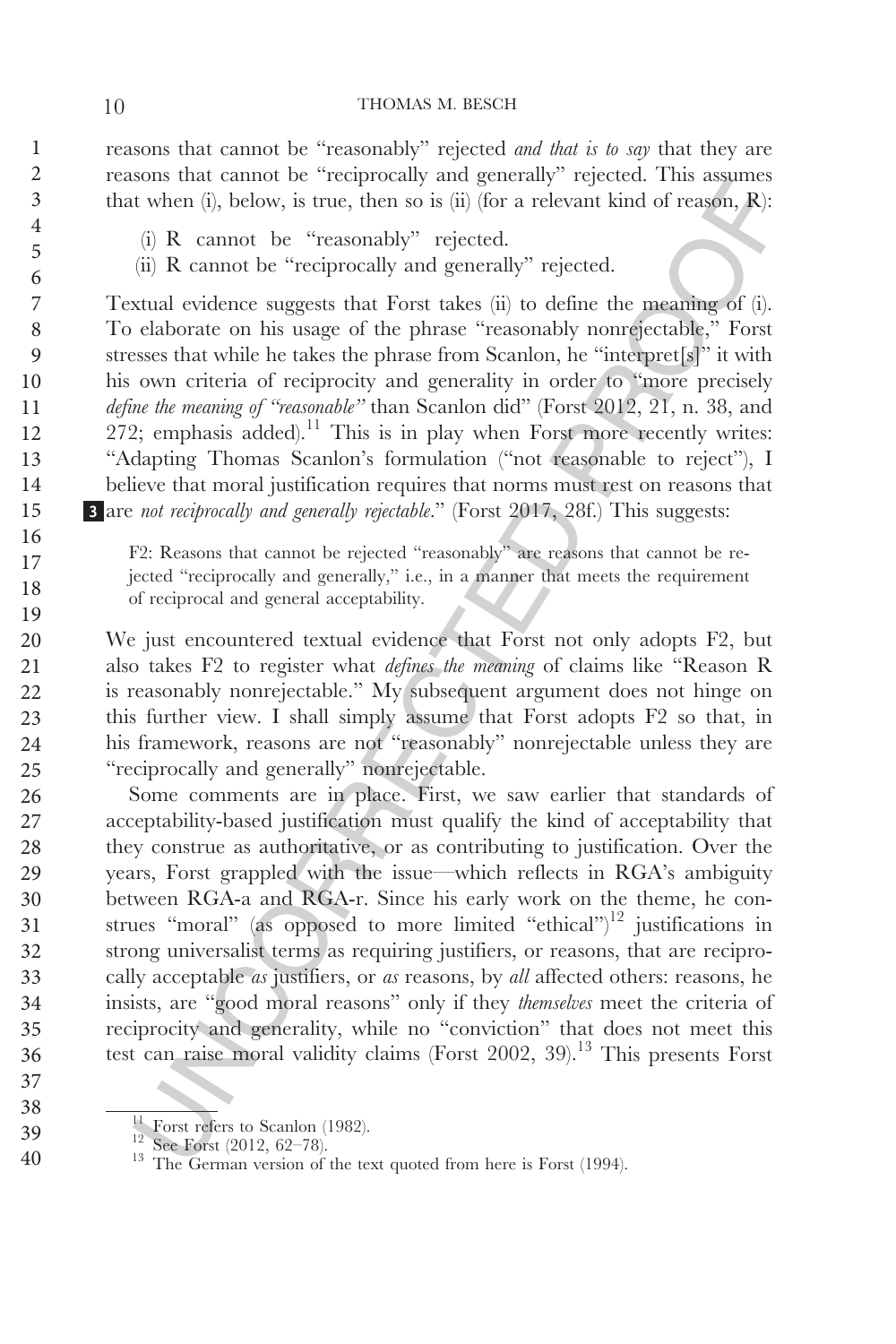with the challenge to adopt authoritativeness constraints on the acceptability of *justifiers*, or *reasons*, that, without undermining his constructivism, allow him to remain faithful to his universalist aspirations and to avoid idealizations that undermine the (putative) emancipatory or protective role of moral justification. This is where he reaches for F2. He looks to Scanlon for a reasonableness constraint on the acceptability of justifiers that actual people can actually meet. But he then interprets this constraint in light of his view that justifiers provide "moral" justification only if they meet the requirement of reciprocity and generality. And so "reasonable" nonrejectability becomes "reciprocally and generally" nonrejectability.

Yet, second, F2 is problematic. If claims satisfy RGA-r only if they can be based on reasons that are "reasonably" nonrejectable, but reasons are "reasonably" nonrejectable only if they are "reciprocally and generally" nonrejectable, that is, in a manner that satisfies RGA-r, something seems amiss. Forst seems to construe a practice that abides by F2 as a reflexive practice of reason-giving in which all normative claims—including claims like "φ is (not) reasonably nonrejectable"—can at any time be called into question and may be upheld only if they meet the requirement of reciprocity and generality. But if we adhere to RGA-r and interpret it in terms of F2, we can never tell whether normative claims pass that test (see Sections 5 and 6).

21 22 23 24 25 26 27 28 29 30 31 32 Hence, third, it is worth highlighting that the conjunct of RGA-r and F1 by itself does not commit us to F2. We can accept RGA-r and adopt a reasonable nonrejectability view of reciprocal and general acceptability, while we reject the claim that "reasonably" nonrejectable reasons must be "reciprocally and generally" nonrejectable reasons. As I argue below, this is what we should do if we wish to adopt RGA-r and F1. And this would open up space to engage on *substantive* grounds—for example, grounds that elevate the importance of the emancipatory or protective role of moral justification—what reasonableness constraint, if any, an acceptability-based justification should adopt (see Section 8). (Readers who wish to deny that Forst adopts F2 are free to read the following discussion in conditional terms: the argument is that *if* Forst adopts F2, *then* his view runs into problems, so that he has reason *not* to adopt F2 and to embrace the advocated conclusion.)

#### 4. A DUTY OF JUSTIFICATION?

Can RGA-r serve as a standard of justification in engaged discursive practice? Do we have a duty of justification to meet RGA-r? I turn to this in Section 5. For now, I confirm that Forst attributes to us such a duty and address two concerns that arise here.

4 5 6

1  $\overline{\mathcal{L}}$ 3

7 8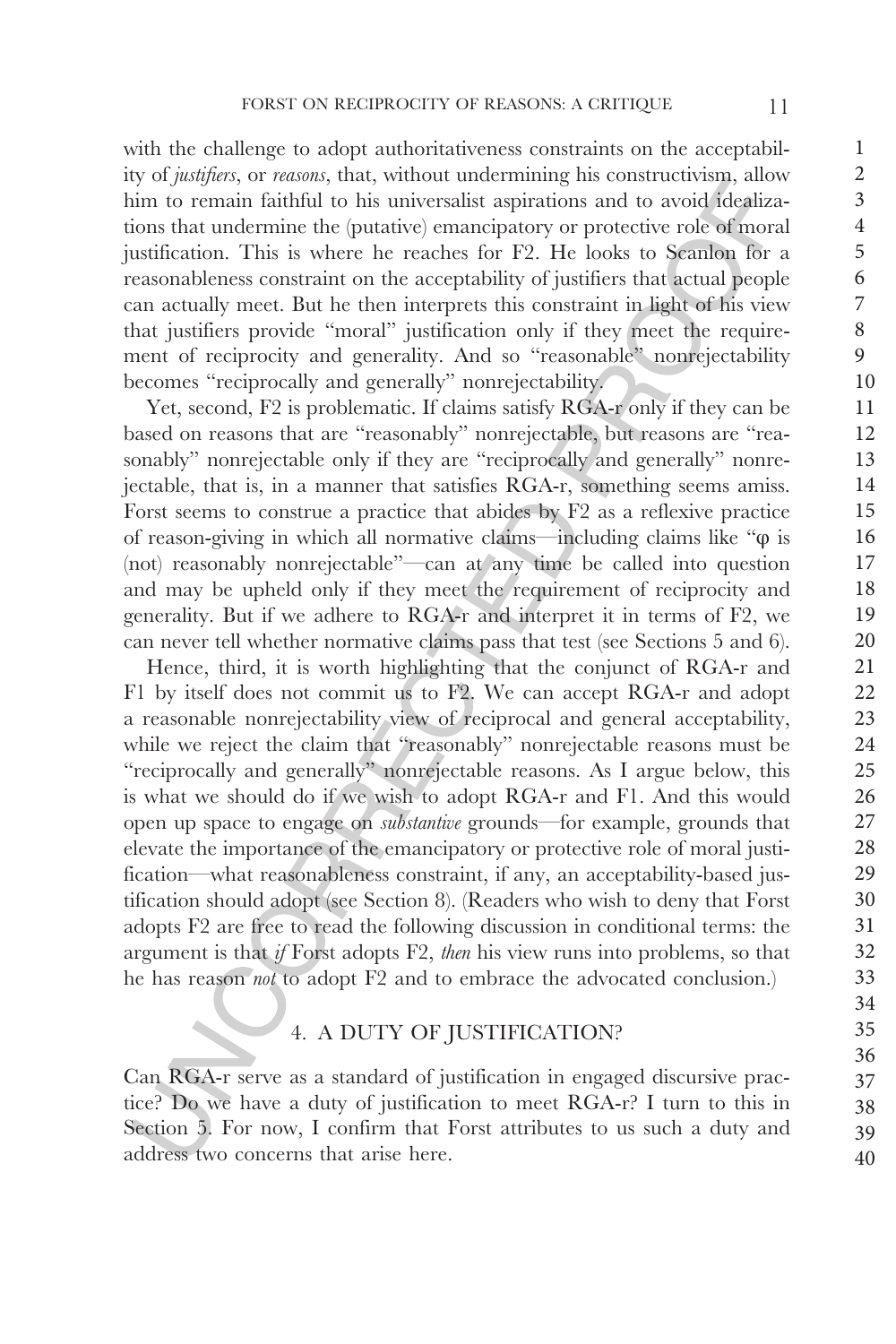1  $\overline{2}$ 3 4 5 6 7 8 9 10 11 12 13 14 15 To start with, for Forst, the requirement of reciprocal and general acceptability is to apply to discursive practice from the inside, or from the first-person perspective of normatively engaged participants. For Forst, "the only perspective to which we have access is that of a participant, not one of a trans-historical observer" of practices or reason giving or justification (Forst 2017a, 6). It is as discursively engaged participants that we have an "unconditional duty" (Forst 2012, 21) to justify, or be able to justify, ourselves to others in accordance with a reasonably nonrejectable "principle of justification" (18)—Forst calls it "*the* principle of reason" (Forst 2017a, 6)—according to which all claims must be "justified in precisely the manner referred to by their validity claims" (Forst 2012, 18, 21, 27, 66f, 249, 259; 2017a, 3f). Given Forst's view that moral or political claims raise validity claims such that these claims depend for their justification, or validity, on their reciprocal and general acceptability,  $14$  he thereby attributes to us a duty to justify, or be able to justify, ourselves, or salient claims of ours, to others on grounds that meet RGA-r.

16 17 18 19 Moreover, Forst claims that we take that ourselves and others can access and navigate "an intersubjective space of justifying reasons" (Forst 2012, 27)—a capacity that we exercise by justifying our claims to others on grounds that meet RGA-r. Writes Forst:

> If one does not make this assumption, it would be a form of disrespect: one would not be respecting the other as an autonomous moral person if one did not expect her to be able to justify her actions with reasons that cannot be reciprocally and generally rejected, with reasons that are intersubjectively available. One would then be viewing the other primarily as an *object* of explanation, not as a *subject* of justification. (18f.)

Thus, we have a duty to (be able to) justify ourselves to others in accordance with RGA-r; and we take each other to be able to meet this duty.

It is helpful to contrast Forst's view of a duty of justification with other possible views. We might think of such a duty in various ways, for example, as:

- 32 33 34 1. a duty that salient claims be *justifiable* (call this a duty of justification in the *widest* sense: the duty leaves open what justifiability requires);
	- 2. a duty that salient claims be *justifiable to others* (call this an *interpersonal wide* duty of justification: it requires interpersonal justifiability, but leaves open what this calls for);
- 38 39

35 36 37

<sup>&</sup>lt;sup>14</sup> I engage and reject this view in Besch (2015).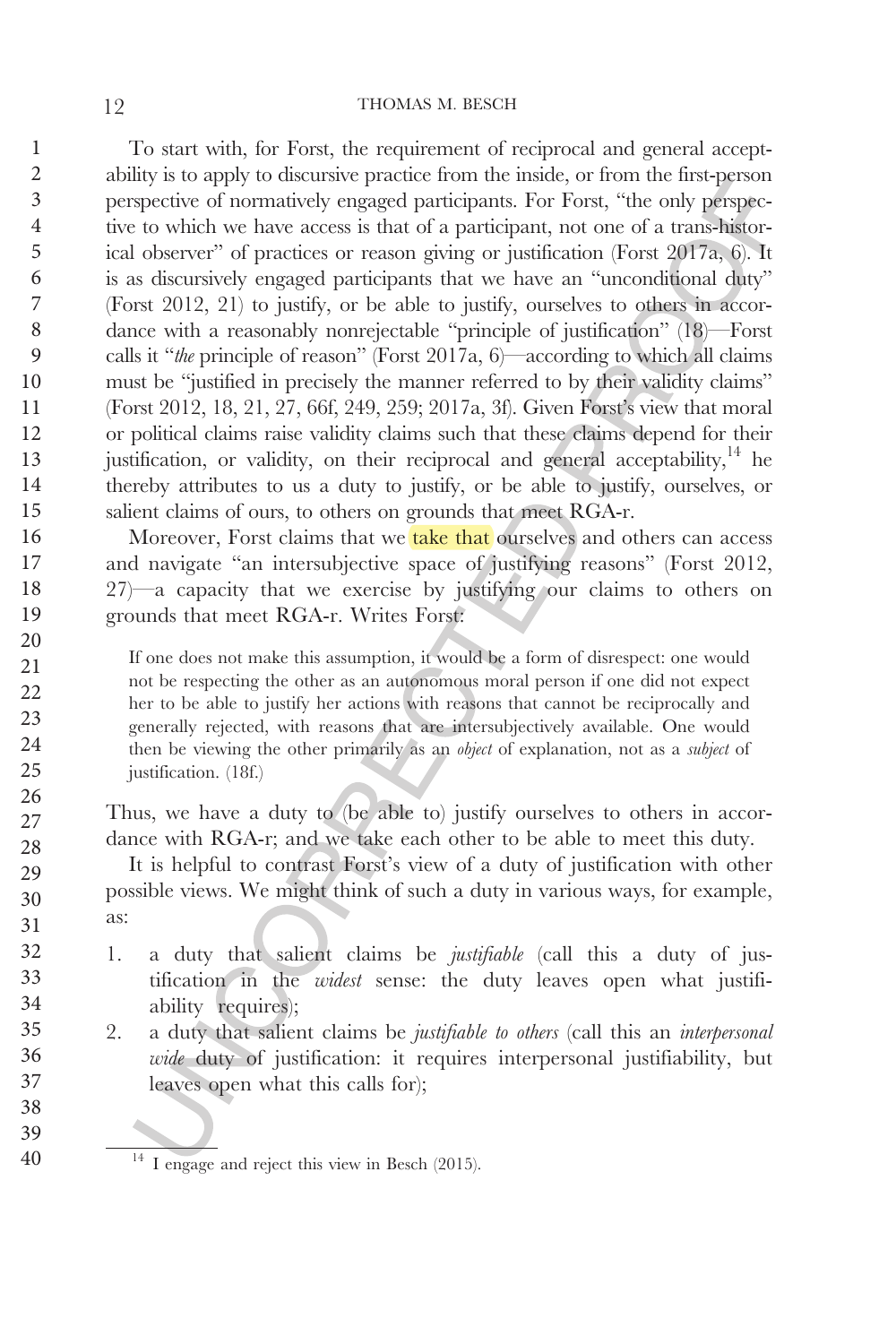- 3. a duty that salient claims be *justifiable to others on grounds that are reasonably nonrejectable* (call this as an *interpersonal strong* duty of justification: it requires interpersonal justifiability on grounds that meet the demanding, or strong, condition of being "reasonably nonrejectable");
- 4. a duty that salient claims be *justifiable to others on grounds that are reasonably nonrejectable in RGA-r's sense* (call this as a *interpersonal narrow* duty of justification: it requires interpersonal justifiability on grounds that are "reasonably nonrejectable" specifically, or narrowly, in RGA-r's sense).

Forst's duty of justification is a duty of type-(4)-justification. Moreover, Forst often refers to this duty in terms such that it requires for its fulfilment *performances* of justification or *actual* reason giving. Two concerns arise.

First, it is doubtful that a reasonably nonrejectable duty of justification can take the form of a duty of type-(4)-justification. Other things being equal, any duty of justification the content of which is given by, or depends on, a contested conception, or doctrine, of moral or political justification say, any *doctrine-dependent* duty of justification—is likely to be as contested as the doctrine that supplies its content. Hence, if a duty of justification is to be reasonably nonrejectable, there are reasons to construe in doctrinally *neutral* terms—terms that abstract from, and are neutral toward, conceptions of justification that reasonable people reasonably disagree about.<sup>15</sup> But a Forst-type duty of justification is not neutral in this sense. It is indexed to a reasonably contested, constructivist view of justification.<sup>16</sup>

Second, any *performance* duty of justification is at least morally conditioned in application, and trivially so. Reason giving is activity. But what course of action is morally called for in a given situation depends on what is morally at stake in that situation. For example, if your choice is between saving lives and giving reasons, you should save lives. The point: it can be unreasonable not to give others reasons only if there is opportunity to do so and trumping countervailing considerations are absent.

And even if circumstances otherwise allow for it, reason giving is not always a proper response to discursive challenges. As Aristotle notes,

you ought not to discuss with everybody… for with some people argument is sure to deteriorate; for with a man who appears to try every means to escape from the

<sup>15</sup> This uses O'Neill's notion of abstraction (see O'Neill 1996, 38–44; 1988a). One upshot of abstraction in *this* sense is that if a claim  $\alpha$  is abstracted from two conflicting claims,  $\hat{\beta}$  and γ, then β and γ each entail α, while α does not commit to β or to γ, and hence is neutral

 $6$  I assume throughout that anticonstructivism can be reasonable, and that RGA is the subject of reasonable disagreement (see Besch 2015).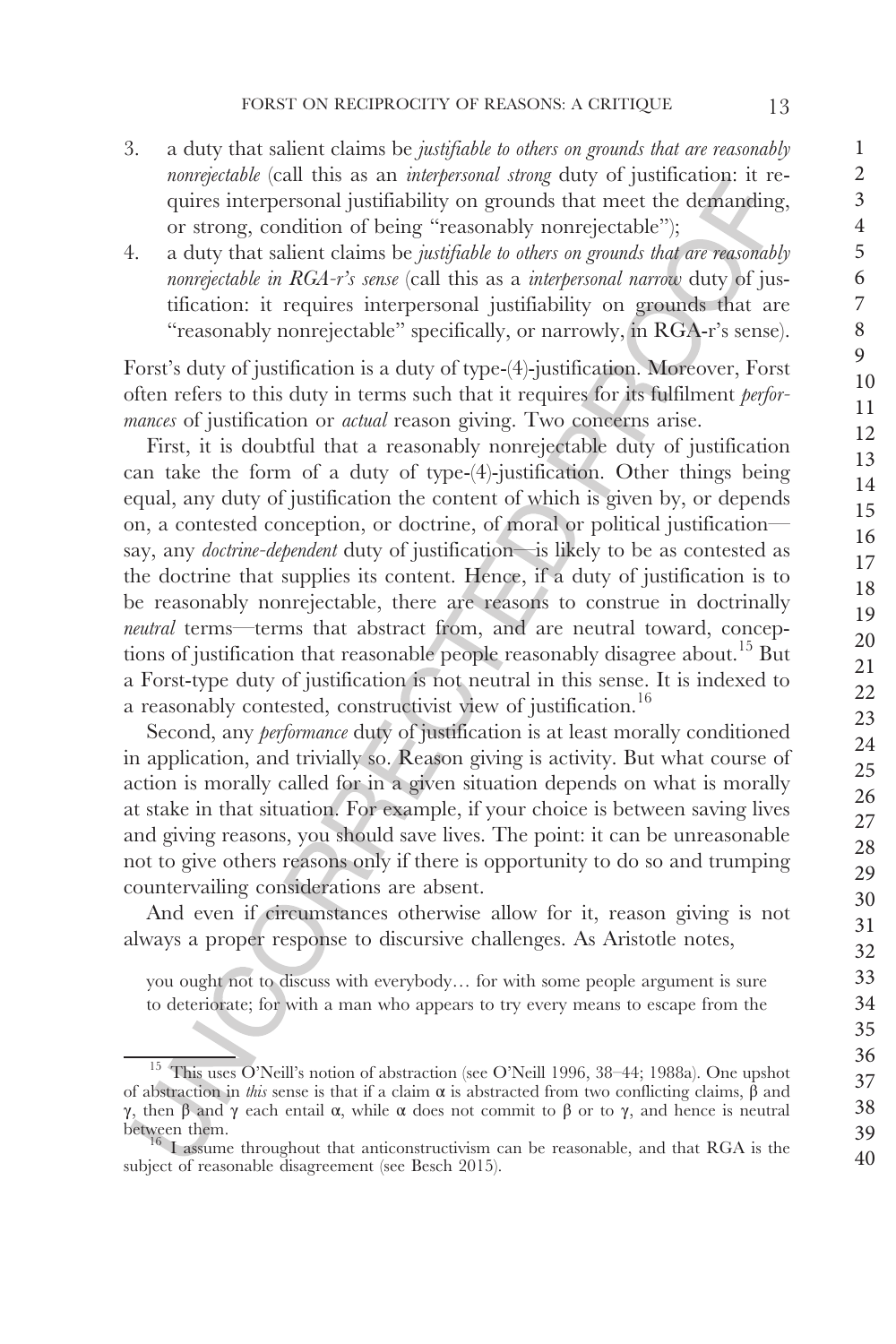right [conclusion] you are justified in trying everything to come to such a conclusion; however, this is not a seemly proceeding…. [It] can only result in a debased kind of discussion.<sup>17</sup>

It is not unreasonable for us not to give reasons if others are culpably unwilling to be duly responsive to relevant discursive efforts of ours. Another salient situation type concerns unreasonable rejection grounds. Where rejections are based on such grounds, they do not, or not always, put reasonable views in need of justification. And in such cases, it is not, or not always, unreasonable not to respond to rejections by giving reasons (e.g., consider openly racist denials of the view that everyone is owed moral concern). And there are many other situation types in which it is not unreasonable not to respond to discursive challenges with reason giving.

What to make of this? We can set aside the second concern. On a charitable reading, a duty of type-(4)-justification requires justifi*ability* and calls for performances of justification only if suitable conditions obtain. This is plausible, and it is how I read Forst here.

The first concern raises deeper issues. One reply is this. Yes, a duty of type-(4)-justification is reasonably contested. But we can have this duty even if the claim that we do is not equally acceptable by all relevant people. And while this reply seems plausible, it seems unavailable for Forst. Note first that he often applies RGA *to all normative claims* (Forst 2015, 214; 2017a, **[4](#page--1-3)**1–36). Yet the claim that we have a duty of type-(4)-justification is a normative claim. Thus, this claim, too, would depend for its justification, or validity, on its reciprocal and general acceptability. Now, Forst also assumes that if there is reasonable disagreement about  $φ$ , then  $φ$  is not reciprocally acceptable by the people who reasonably disagree about  $\varphi$ .<sup>18</sup> But there is reasonable disagreement about the claim that we have a duty to type-(4)-justification. Hence, this claim would not be justified, or valid. Finally, in Forst's constructivist framework, if "we ought to  $\varphi$ " is not valid, then it is not the case that we ought to φ. Thus, we would not have a duty to type-(4)-justification.

Various rejoinders are possible. For example, maybe the claim that we have a duty of type-(4)-justification need not be reciprocally and generally acceptable; or maybe disagreement about this claim is not reasonable, or does not rule out the claim's reciprocal and general acceptability; or maybe a duty of type-(4)-justification applies to us *even if* the claim that it does

<sup>&</sup>lt;sup>17</sup> This is Postema's translation of *Topics* 164b8–14 (see Postema 1995, 356).<br><sup>18</sup> Forst puts this view to important use in his account of the criterion of respect toleration (see Forst 2003a, 2003b, 588–649).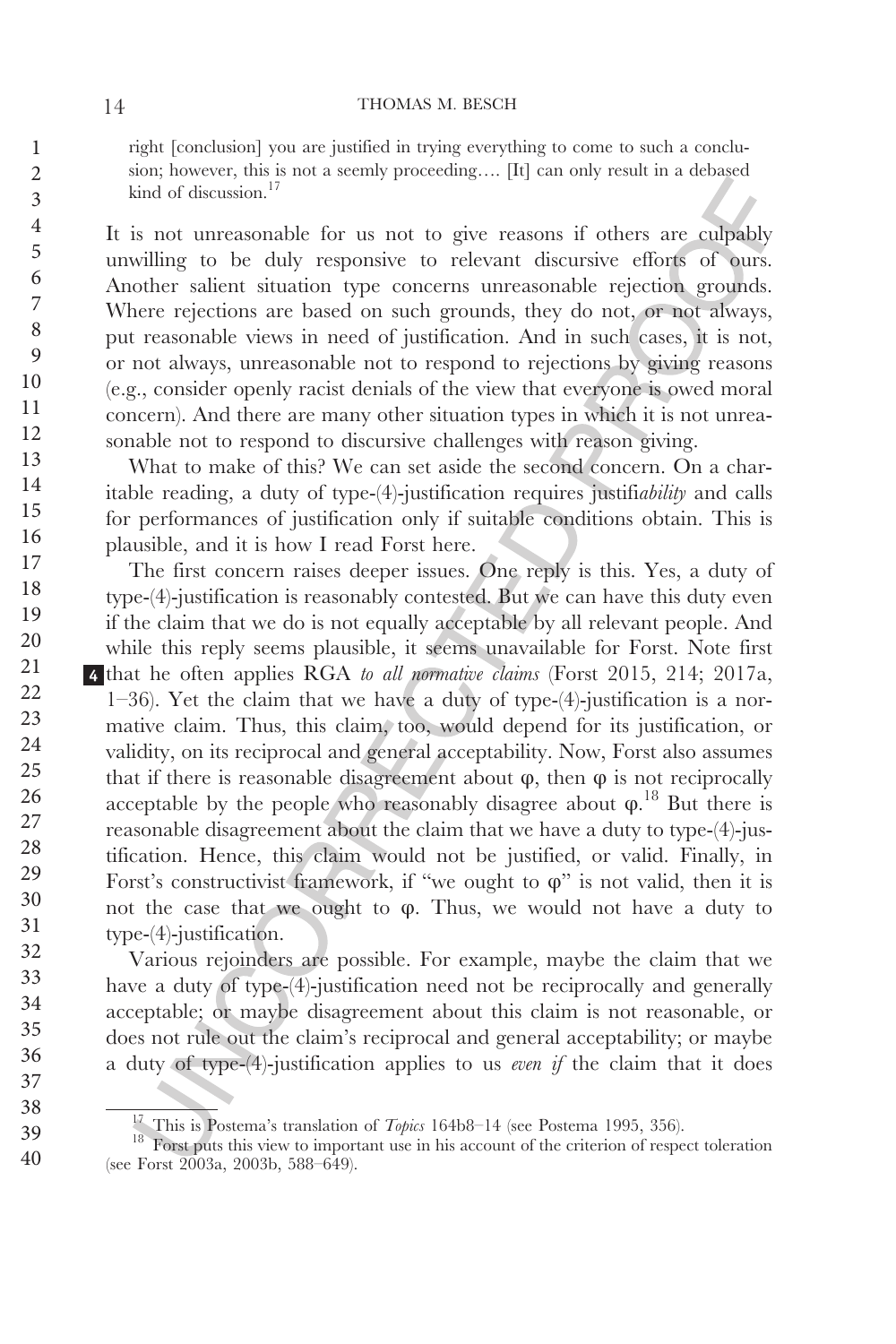is not valid in RGA's sense. However, none of this sits well with Forst's constructivism. But let us set this aside and take away just two things. It is doubtful that a reasonably nonrejectable duty of justification takes the form of a duty to type-(4)-justification. And a duty of justification, if we have one, primarily requires justifiability.

## 5. RGA-R: A REGRESS PROBLEM

Can RGA-r serve as a requirement of justification, or validity, in engaged discursive practice? I shall now suggest that this is not so.

Suppose that you try to find out whether a given normative claim (or view, opinion, etc.) of yours, φ1, is justifiable, or valid, in RGA's sense. This task is more complex than it might initially seem. RGA does not take the actualist form of RGA-a, but the hypotheticalized form of RGA-r. Accordingly, it is not enough for you to determine whether there are relevant people who can or cannot *actually* reject φ1, or who can, could, or are committed to reject  $\varphi$ l on grounds that, by their lights or by yours, are plausible, respectable, good, or compelling. Instead, you must determine whether φ1 can be based on, or be accepted for, reasons that are "reasonably" nonrejectable. And these reasons must be "reasonably" nonrejectable in not just any sense of the notion, but *in F2's sense*: they must be reciprocally and generally nonrejectable. Thus, what must you do in order to determine whether φ1 can be based on, or be accepted for, such reasons?

Unfortunately, Forst is not helpful here. He refers to reasons as reciprocally and generally nonrejectable, but he does not explain what this says about them—other than that these reasons cannot be rejected on grounds that meet RGA-r. But if this is what we must go by—as apparently we must—problems loom. Why?

Recall first that you are trying to determine whether φ1 can be based on, or be accepted for, reasons that are "reasonably" nonrejectable in F2's sense. Let "φ2" refer to an actual or possible candidate reason that you are tempted to bring in here. For instance,  $\varphi$ 2 might be persuasive from your perspective, or respectable peers of yours might report that they accept φ1 on grounds of φ2. What you need to determine, then, is whether the normative claim "φ2 is a reason for φ1" can be rejected on the basis of reasons that meet RGA.

Of course, by itself, it makes good sense to examine whether there are good reasons to reject the normative claim " $\varphi$ 2 is a reason for  $\varphi$ 1"—for brevity's sake, let me refer to this claim as "φ3." One salient issue here is whether there are relevant normative considerations that undercut  $\varphi$ ?'s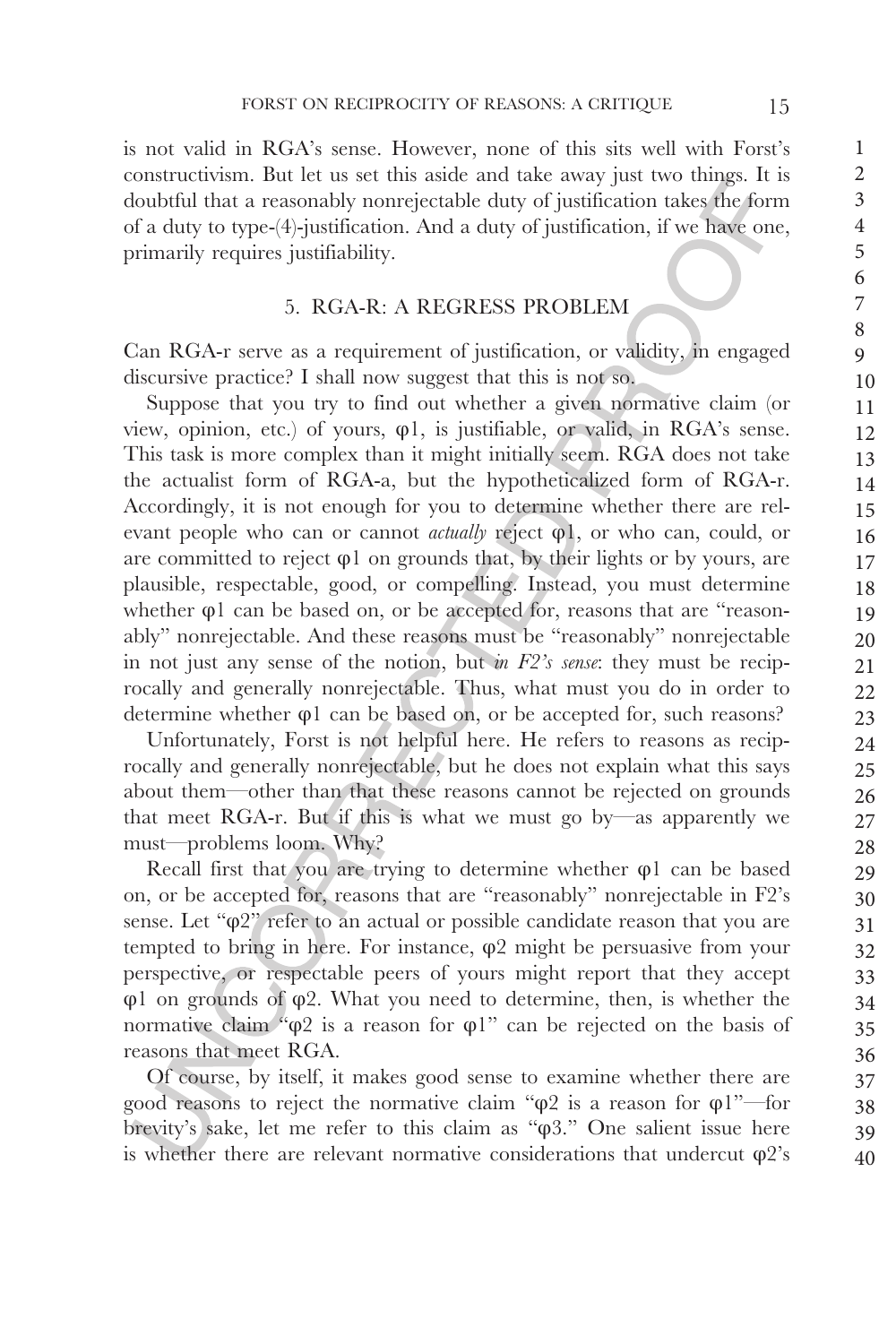role as a reason for φ1. And, it would seem, it is plausible to claim that normative considerations can serve as such undercutters only if these considerations themselves are authoritative in some salient sense. And for Forst, this requires that they meet RGA-r.

But then things get murky. For what you need to do now is to determine whether φ3 can be rejected on grounds that meet RGA-r. As before: to determine this, it is not enough to find out whether there are relevant people who can or could—or are committed to—reject φ3 for reasons that, by your lights or by theirs, are plausible, respectable, good, or compelling. No actual or possible rejection of φ3 counts toward your task unless it can be based on reasons that meet RGA-r. Let "φ4" refer to a candidate reason to reject φ3. Your question hence becomes whether φ4 is a rejection reason that meets RGA-r.

14 15 16 17 18 19 20 21 Again, to answer this question, you must determine whether the claim "φ4 is a reason to reject φ3" can be rejected on the basis of reasons that meet RGA-r. And this leaves you in the same doxastic predicament that you were in when you considered φ3. Refer to the claim "φ4 is a reason to reject φ3" as "φ5" and let "φ6" refer to a candidate reason to reject φ5. Accordingly, you now need to determine whether the normative claim "φ6 is a reason to reject φ5" can be rejected on grounds that meet RGA-r. And at least as far as RGA-r is concerned, you may not stop here.

22 23 24 25 This looks like a viciously regressive structure. RGA-r counts normative claims as justified, or valid, only if they can be based on reasons that cannot authoritatively or reasonably be rejected. But RGA-r in effect construes the reasonableness of rejections in terms such that

- (i) at any stage or level of deliberation, RGA-r counts rejections as reasonable only depending on whether they are, or can be, based on respectable reasons;
- (ii) at any stage or level of deliberation, RGA-r counts actual or possible rejection reasons as respectable only depending on whether there are, or can be, reasonable rejections of their role as such reasons.

33 34 35 36 37 38 39 This is regressive since we cannot determine the reasonableness of any given, actual, or possible rejection of φ*i* without first determining whether there are, or can be, reasonable rejections of the reasons that this rejection is, or can be, based on—while RGA-r does not provide any additional, suitably determinate notion of the reasonableness of rejections. And this is vicious, in turn, because it makes us unable to identify whether normative claims are justified, or valid, in RGA-r's sense.

40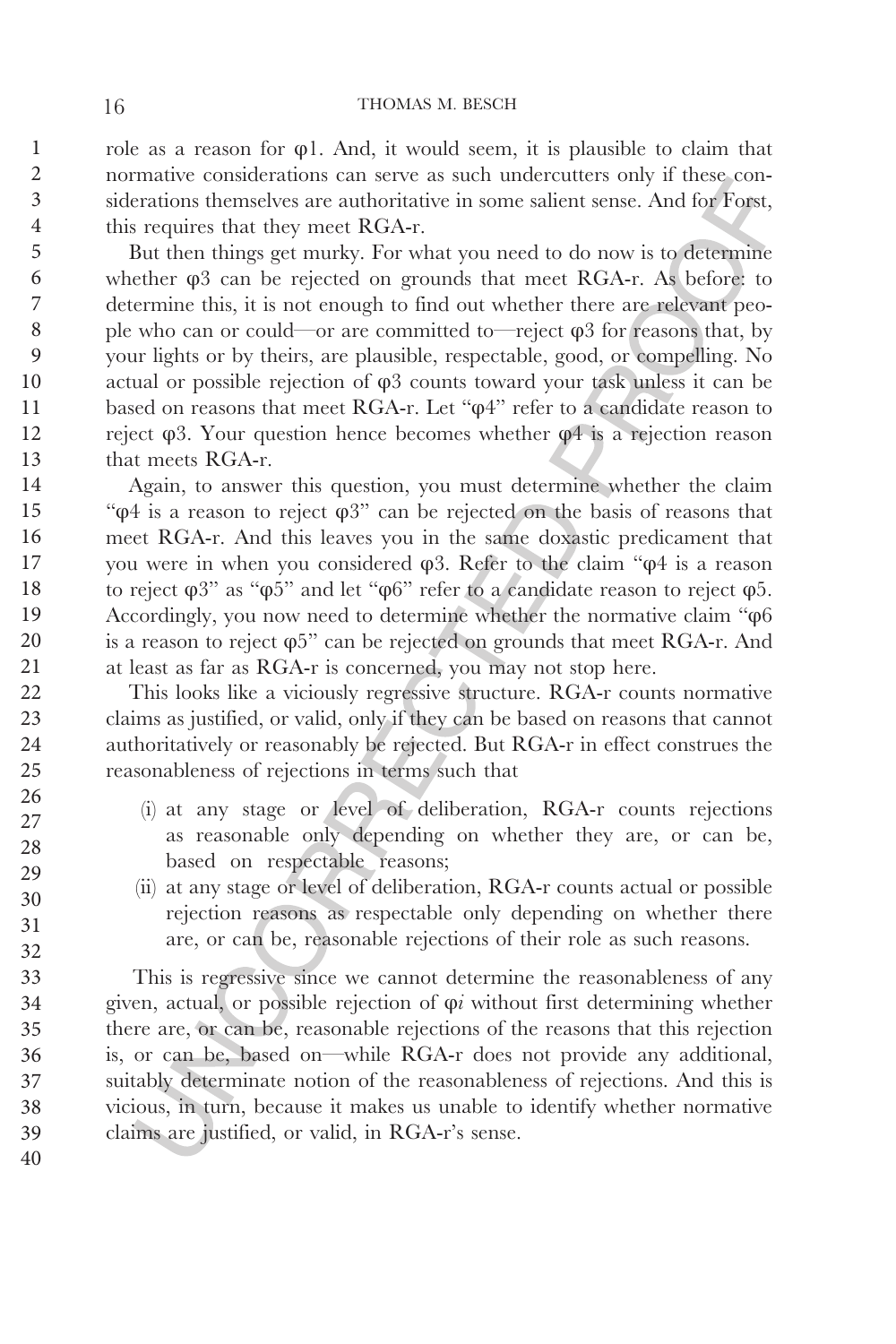The point: if RGA-r is all that we go by, then no normative claim can be, or be known to be, justified, or valid. Hence, RGA-r cannot serve as a requirement of justification for engaged discursive practice. Saying this does not deny that validity can be construed as a property that claims have, or fail to have, even if no actual agent can identify that this is so.<sup>19</sup> But RGAr's designated role is to serve as a standard of justification, or validity, for actual agents in their engaged discursive practice. But RGA-r cannot serve as such a standard if no actual agent can identify when salient claims meet RGA-r.

## 6. TWO COMMENTS

First, let us distinguish RGA-r's regressive character from its role in Forst's dynamic view of interpersonal reasoning and justification. We have seen that Forst sometimes applies RGA to all normative claims. He conceptualizes this in terms of a potentially open-ended process of inclusive and reflexive (or "recursive") interpersonal reasoning and justification that is constrained by RGA and that does not exempt any subset of normative claims from this requirement. On this view, any one normative claim is justified, or valid, only if its putative justifiers meet RGA. And any one normative claim, including justifiers of other claims, can be called into question, or be put in need of justification, while all normative claims depend for their justification, or validity, on meeting RGA. And as agents are often unable to anticipate all relevant objections that other agents might raise, validity claims must often be provisional (Forst 2012, 155–87; 2017, 21–35). **[5](#page--1-4)**

Fair enough. Validity claims are often provisional, and perhaps they are best construed as claims like "Given currently available relevant evidence, φ meets validity condition C." But RGA-r's problem is not that we do not *know enough* to tell when claims meet the relevant validity condition. The problem is that we *cannot know* when that condition is met. Contrast (i) *being able to identify* (that is, in principle) when validity condition C is met and not knowing whether C is met, and (ii) *being unable to identify* (that is, in principle) when C is met and hence never knowing whether C is met. RGA-r leaves us in a situation like (ii). If the provisionality of validity claims in practices of reasoning and justification reflects (i), it might reflect a merit—for example, the moral merit of respecting every relevant person as an equal coauthor of justification, or the epistemic merit of open-mindedness and corrigibility.

<sup>&</sup>lt;sup>19</sup> For example, Wall's view of public justification construes validity in such terms (see Wall 2016, 207ff, 215-20).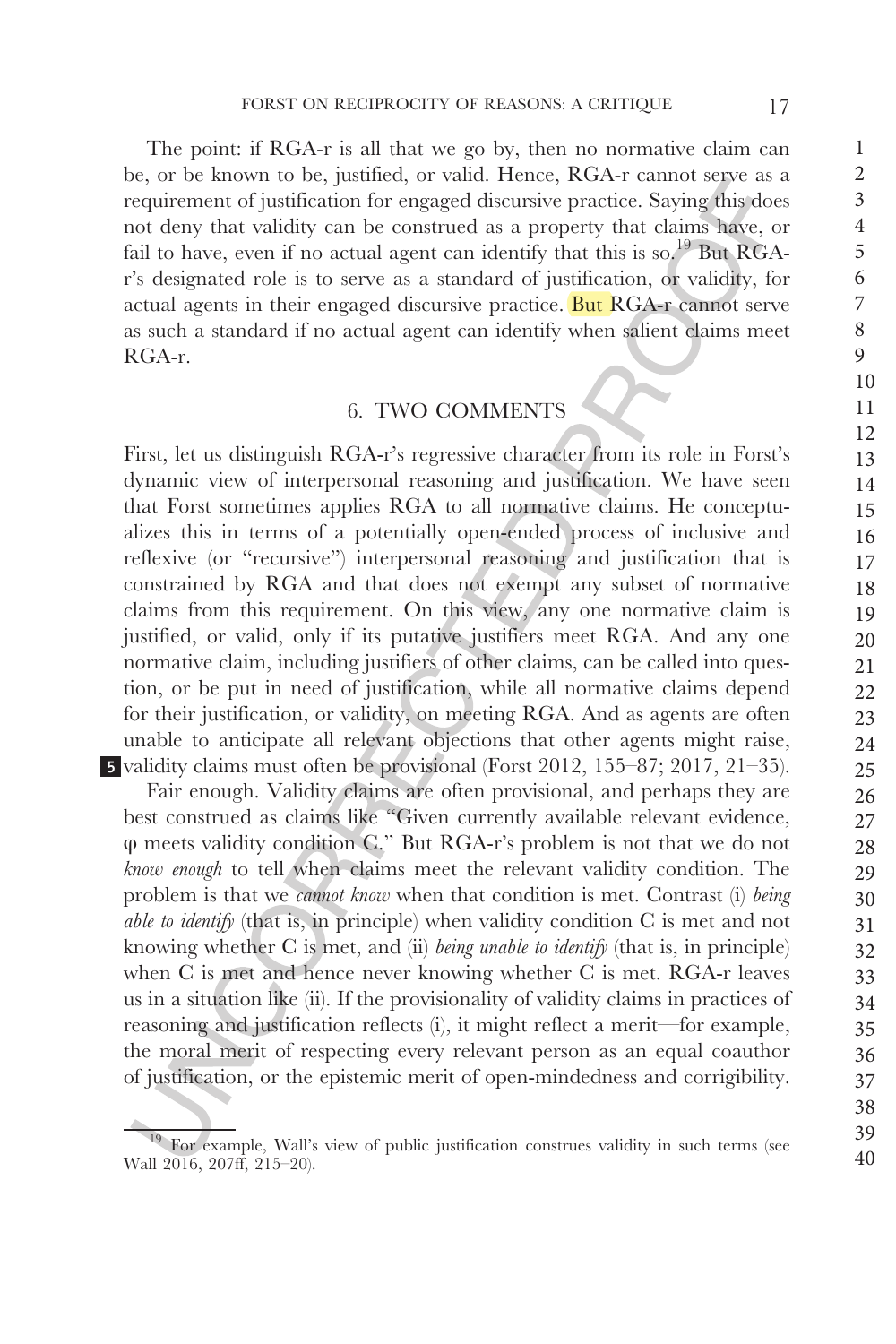But if it reflects (ii), it reflects a deficiency. Discursive practices that follow standards that make it impossible to identify when salient claims *are* justified can hardly be practices of *justification*.

For a second comment, consider a self-suggesting attempt to rescue RGA-r. If we build more content into it, RGA-r might not be viciously regressive. And Forst concedes that more content may be added to the requirement so long as this content, or adding it to RGA-r, "fulfil[s] the criterion of reciprocity [and generality]" (Forst 2012, 214). For the sake of argument, I now grant that there are predicates,  $\alpha$ , such that building  $\alpha$ into RGA-r allows the then-enriched requirement, αRGA-r, to avoid the regress problem (e.g., consider elements of Rawls-type reasonableness maybe RGA-r is not regressive if it counts reasons as reasonably nonrejectable only if they cohere with liberal values).<sup>20</sup> Might this help?

14 15 16 17 18 19 20 21 22 23 24 One way to pick up the stick is to consider what it takes for RGA-r to constrain attempts to enrich RGA-r's content. RGA-r can be such a constraint only if the requirement is available in a form that allows it to do, well, relevant *constraining*—that is, a form that enables us to tell whether  $\alpha$ , or building  $\alpha$  into RGA-r, is reciprocally and generally acceptable. But the problem just is that RGA-r is *not* available in such a form. The regress problem arises because we cannot tell when anything meets the requirement. Hence, the problem that we try to remedy by adding  $\alpha$  to RGA-r will reappear when we examine whether we may add  $\alpha$  to RGA-r. By implication, claims to the effect that it is reciprocally and generally acceptable to build α into RGA-r would have to be stipulative, arbitrary or dogmatic.

This conclusion is hasty. When we ask whether adding  $\alpha$  to RGA-r is reciprocally and generally acceptable, we might test for either of two things:

- 1. Does adding α to RGA-r meet RGA-r? (This tests, say, *simple* reflexivity.)
- 2. Does adding α to RGA-r meet *αRGA-r*? (This tests, say, *enriched* reflexivity.)

The problem just pointed out occurs if we answer (1): any regressive tendency in RGA-r will trouble us again when we examine whether adding  $\alpha$ to RGA-r meets RGA-r. But things might be different if we answer (2): the then-enriched requirement might not be regressive. Can a test of enriched reflexivity help?

It is not clear what kind of merit enriched reflexivity is, if any. But even if  $\alpha$  is such that  $\alpha RGA-r$  is not regressive and building  $\alpha$  into RGA-r is

38 39 40

<sup>20</sup> See Lister (2017, 158); see also Besch (2012).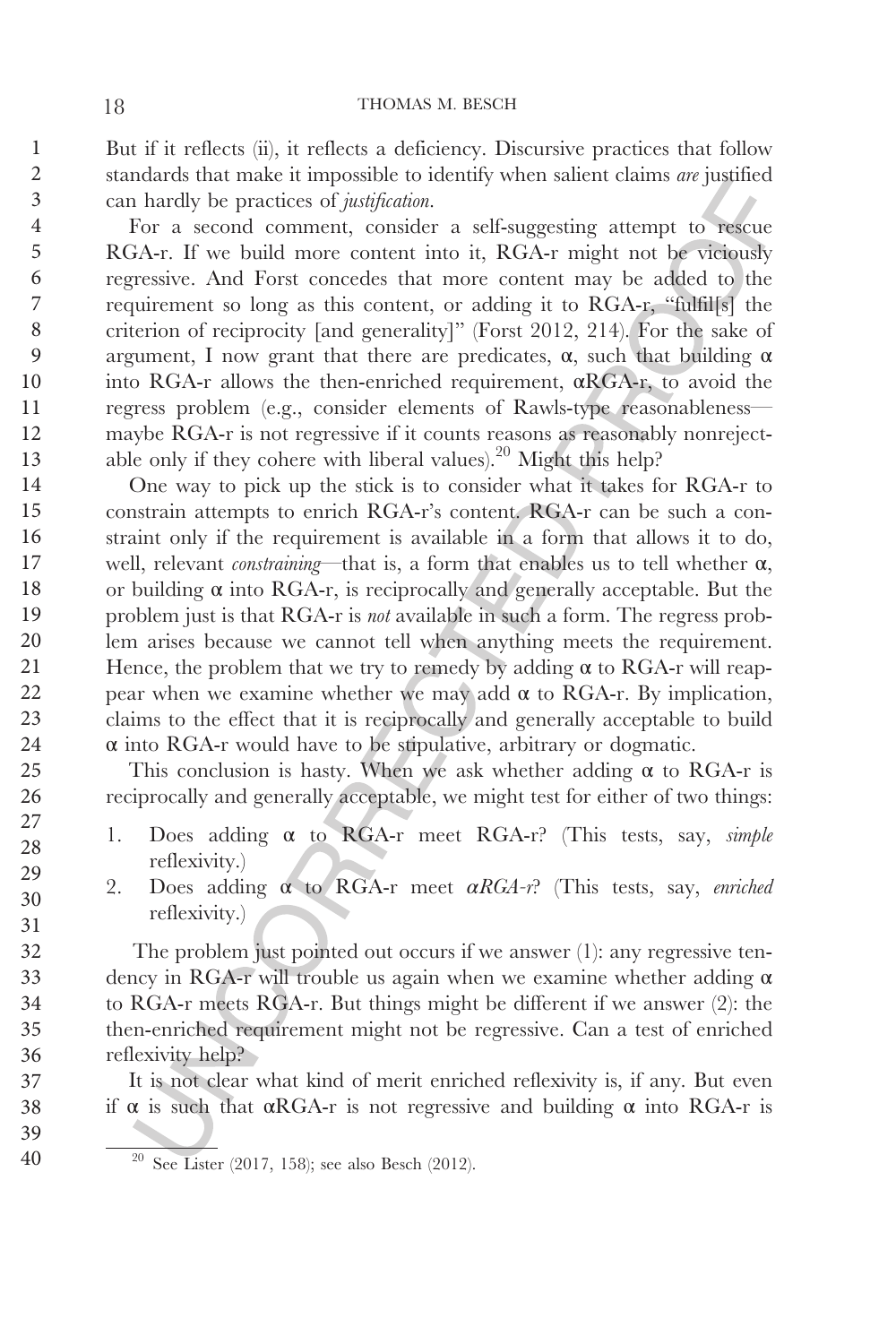reciprocally and generally acceptable in terms of αRGA-r, it does not follow that we *may* add  $\alpha$  to RGA-r, or that  $\alpha$ RGA-r *may* serve as a standard of justification, or validity. To see why, consider *fundamentalist* variants of reciprocity and generality—which satisfy enriched reflexivity, but for the wrong reasons.

To simplify slightly: according to RGA-r,  $\varphi$  is justified if and only if  $\varphi$ can be based on "reasonably" nonrejectable reasons. Suppose, then, that we consider enriching RGA-r's content by defining "reasonably" nonrejectable reasons as reasons {that are nonrejectable for right-minded people, that is, people who always give highest priority to True Doctrine}. Let the bracketed part of this sentence be a candidate predicate  $\alpha^*$ . Our task then becomes to see whether building  $\alpha^*$  into RGA-r meets  $\alpha^*RGA$ -r. Presumably, this asks us to consider something like:

Q1: Can the claim " $\varphi$  is justified if and only if  $\varphi$  can be based on reasons that are non-rejectable from the perspective of right-minded people, i.e., people who always give highest priority to True Doctrine" be based on reasons that are non-rejectable from the perspective of right-minded people who always give highest priority to True Doctrine?

Plainly, the answer to Q1 depends *on the contents of True Doctrine*—rather than, for example, on what all affected people can or cannot accept or reject. And we may conjecture that this answer will be in the affirmative so long as True Doctrine is *exclusionary* enough so as to *not* require nonrejectability from the perspective of anyone other than people who give highest priority to True Doctrine. But if  $\alpha^*RGA-r$  is self-selective for this reason, this cannot recommend  $\alpha^*RGA-r$ , or at least not so long as we do not have prior, independent reasons to privilege the contents of True Doctrine.

The upshot: even if α\*RGA-r satisfies enriched reflexivity, it does not follow that α\*RGA-r may serve as a standard of justification. That a candidate standard of justification satisfies enriched reflexivity does not recommend the standard unless the reason *why* it does this is meritorious. And this it might not be—as the example of fundamentalist reciprocity and generality illustrates. Thus, even if enriching RGA-r's content could render RGA-r nonregressive, subjecting the then-enriched standard to a test of reflexivity either brings back the regress problem, or does not accomplish enough. $21$ 

 $21$  Note that the problem at hand is distinct from a problem of self-defeat that is often attributed to Rawls's view of public justification. The latter is a problem such that (i) Rawls's claim that political things of a certain kind must be publicly justifiable itself is a political thing of that kind, but, prior to further argument, (ii) this claim is not publicly justifiable (see Estlund 1998, 257; Raz 1998; Besch 1998, chap. 1; Wall 2002). Forst's problem is different: we cannot know whether RGA-r *fails or passes* its own test in simple reflexivity; and if RGA-r passes its own test in enriched reflexivity, this does not accomplish *enough*. I am indebted to an anonymous reviewer for reasons to highlight this here.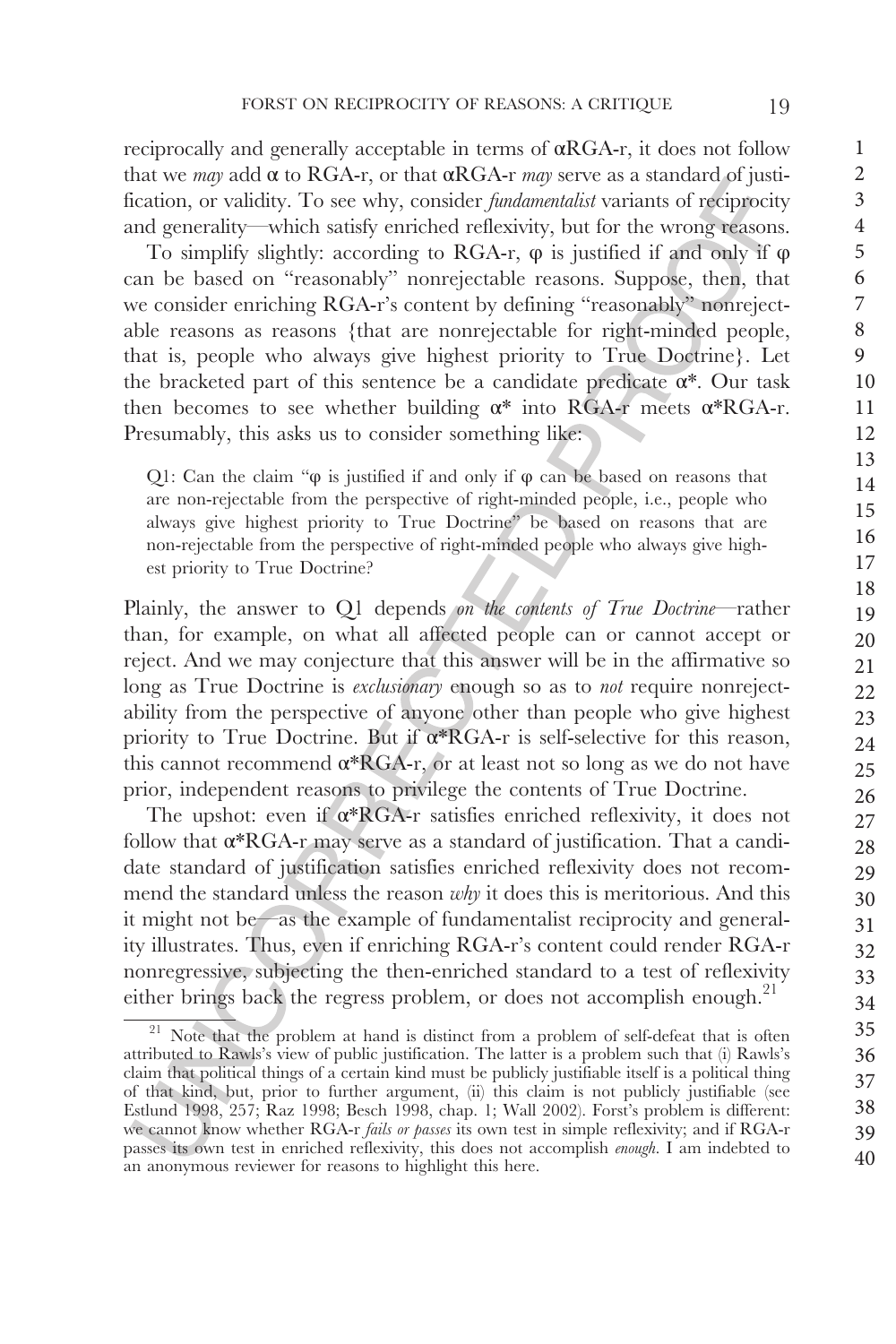#### 7. A DUTY OF TYPE-(4)-JUSTIFICATION?

Do we have a duty of type-(4)-justification? The above suggests *No Duty*  $(ND)$ :

ND: If we have a duty of type-(4)-justification, we would be under a duty to be able to justify ourselves, or salient claims, to others on grounds that are reasonably nonrejectable in RGA-r's sense. But as there cannot be a duty to comply with a viciously regressive standard, we do not have a duty to type-(4)-justification.

The target here is the view that we have a duty to meet *RGA-r*. ND does not deny that we have a duty of justification in any of the other senses referred to in Section 4 above.

Let me consider briefly why there is no duty to meet a viciously regressive standard like RGA-r. One reason (though presumably not the only one) is this: such a duty cannot be agent transparent or be *intelligible* and *adopt* $able^{22}$  for the agent. To simplify: when we take a duty like "You ought to φ" to apply to us, we normally take it not only that we *can* φ (in a salient sense of "can"), but also that we are in the position to know, or *can know* (in a salient sense of "can know"), what constitutes φing. Accordingly, if others are nonculpably unable to know, or come to know, what a duty prescribes—that is, if the duty is nonculpably unintelligible to them—we do not take the duty to apply, or regard noncompliance not as blameworthy, other things being equal. This heralds that we adopt a presumption of agent transparency: we assume that duties and agents are such that when a duty applies to an agent, so that it would be blameworthy for the agent not to comply with it, then the duty is intelligible to the agent, other things being equal.

However, for a duty to be agent transparent in the right way, a conception of what the duty prescribes must be accessible by the agent that can provide some level of orientation or constrain her judgment as to what to do. For example, Betty's noncompliance with "You ought to do the right thing!" is not blameworthy if "the right thing" is defined as "what does the trick," but no information whatsoever is accessible as to what does the trick. There is still a notional sense in which Betty can know what the duty prescribes: she knows that what she is to bring about is *what does the trick*. But, by hypothesis, the descriptor is entirely uninformative, and hence Betty cannot fix its reference. But since she cannot do this, the duty does not map

<sup>39</sup> 40 <sup>22</sup> This follows O'Neill. For O'Neill, practical thought is reasoned or reasonable only if it is intelligible and adoptable—or followable "in thought" and "in action" (see O'Neill 1996, 51–65; 1988b).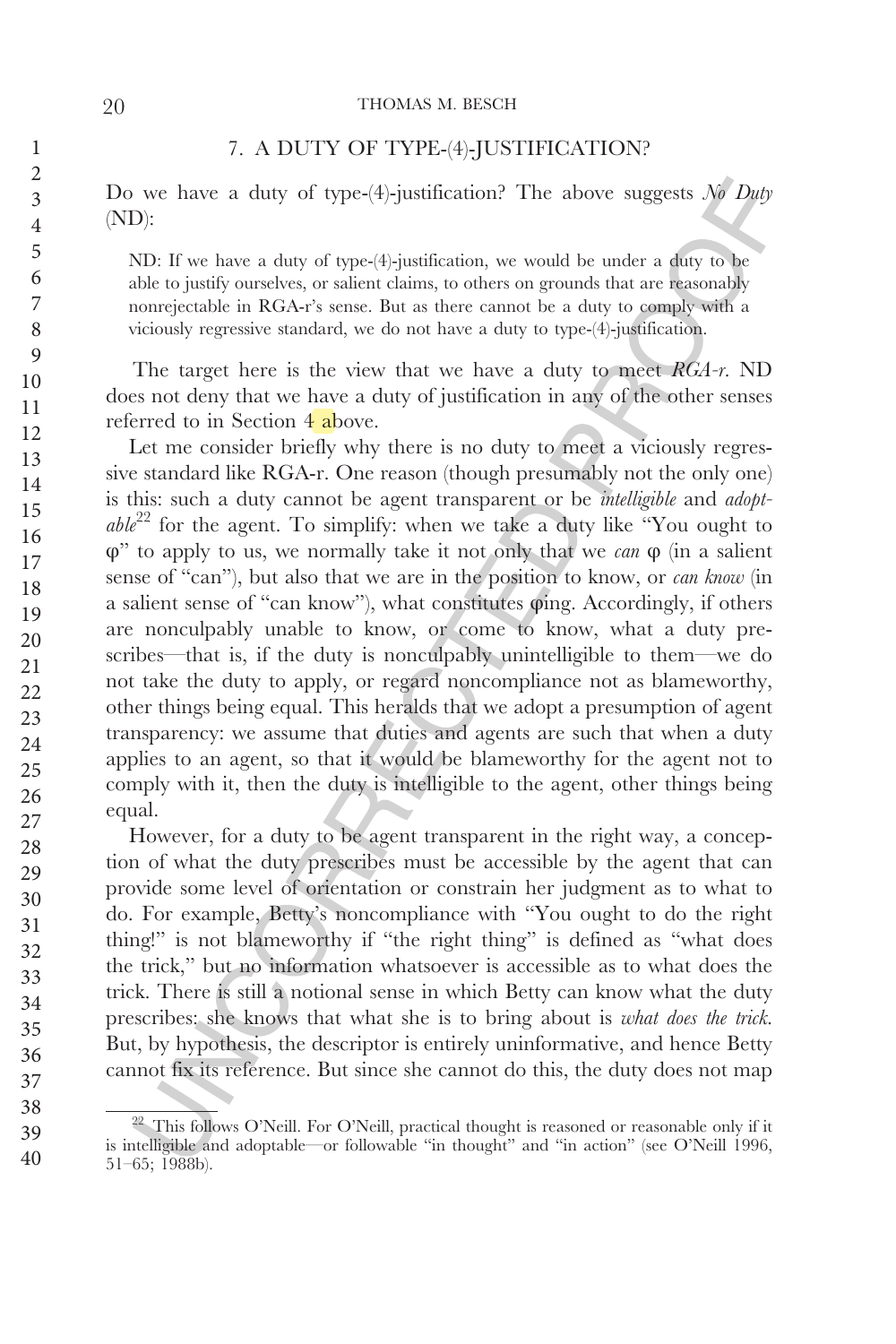onto her choice or constrain her judgment as to what to do. Thus, the duty is not adoptable by her. At the very least, then, her noncompliance is not blameworthy.

A duty to meet RGA-r leaves us in a situation like Betty's, but with a twist. In a notional sense, RGA-r allows us to know when salient claims are valid: they are valid when they *can be based on reasons that cannot reciprocally and generally be rejected.* But as RGA-r is viciously regressive, we cannot get a fix on the reference of the descriptor and so it does not map onto our choice. But the descriptor is not just indeterminate. Rather, it is *amphibolic*: we know that when we do fix its reference, this will involve stipulation, arbitrariness, or dogmatism, and hence something that is not sanctioned by RGA-r. However, if we cannot (permissibly) sort claims into those that this descriptor refers to and other claims, then we cannot (permissibly) sort claims into those that are "justified" or "valid" and those that are not. Thus, a duty to meet RGA-r is not agent transparent and not adoptable. But its failure to be these things is not owed to agent imperfection or agent limitation. RGA-r is viciously regressive: there is no salient level of agent perfection or agent idealization at which the duty becomes transparent and adoptable—or at least *we*, real people, are unable to identify whatever level this might be.

## 8. WHAT DOES THIS CALL FOR?

This leaves us with many possibilities. The core of the problem at hand is not (i) the view that relevant claims must be reciprocally and generally acceptable, or (ii) that this requirement must be understood in terms of RGA-r, or (iii) that RGA-r must pass its own test. The core of the problem is that RGA-r understands reasonableness *in terms of F2*. We may be able to avoid this problem and endorse (i)–(iii) if RGA-r understands reasonableness in different terms. This casts the door open for other ideas of the reasonable. What idea of reasonableness (if any) may reciprocal and general justifications draw on?

Let me elaborate on a particularly vexing aspect of this matter—one that goes to the heart of the (putative) emancipatory or protective function of reciprocal and general justification. We saw earlier that in order to serve this function, justification practice must accord agents a relevant measure of discursive influence in justification or on its outcomes. Forst tries to capture this by claiming that reciprocal and general justification accords people qualified veto-rights. But allocating such rights *per se* means little unless people can use them to exert a relevant level or measure of discursive influence.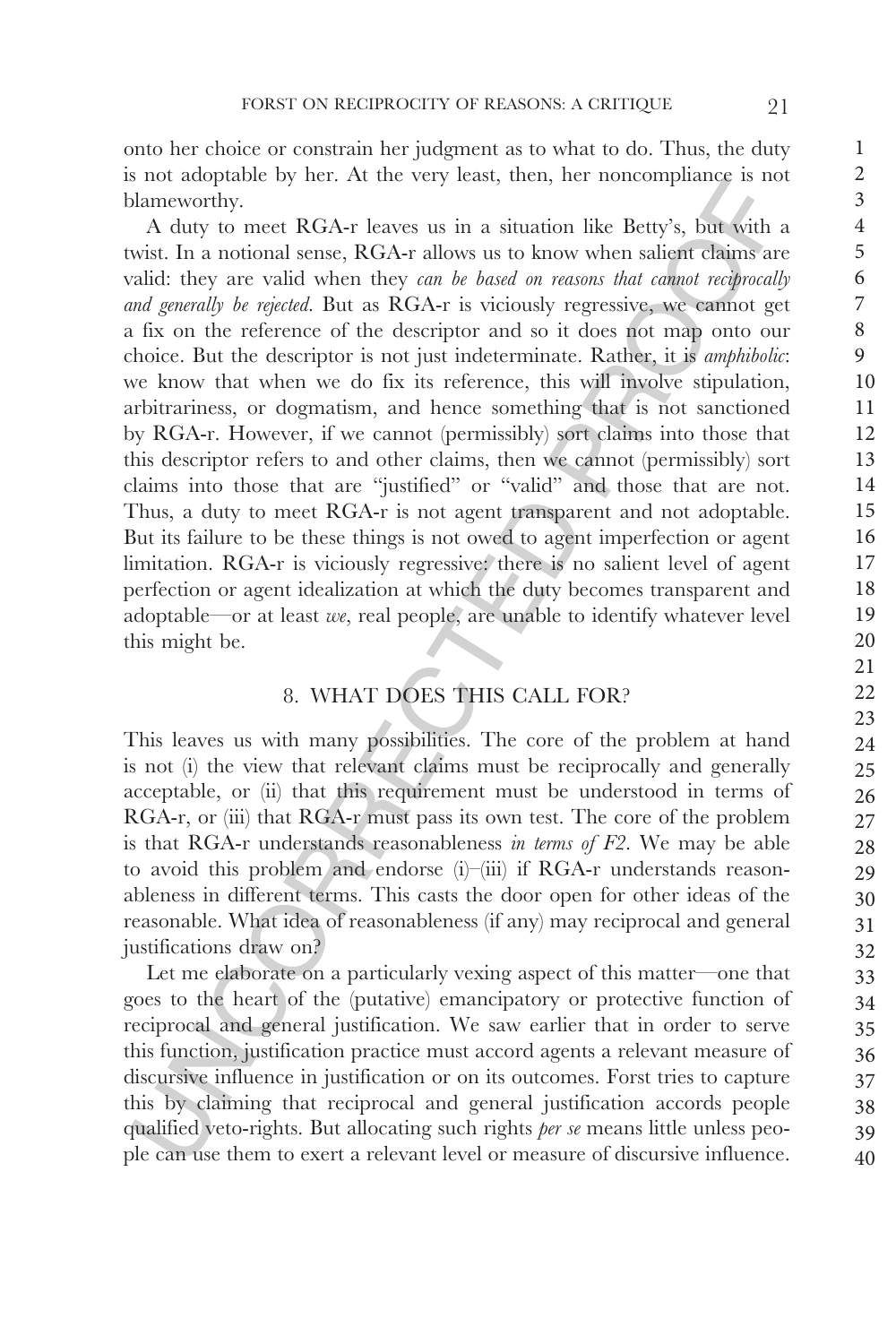But what level is that? And what else must be true of justification practice for people to be able to make meaningful use of their veto-rights?

If reciprocal and general justification defines its bar for authoritativeness in terms that are high in idealization value, people can be left with little discursive influence. For example, if it recognizes Paul's rejection of φ as a suitably qualified, authoritative exercise of a discursive veto-right only if Paul's rejection of φ instantiates *ideal* levels of (epistemic or moral) reasonableness, then actual Paul, given his actual limitations, might be unable to authoritatively exercise his veto-right. But if his rejection of  $\varphi$  needs only to instantiate average levels of reasonableness, Paul might be able to authoritatively exercise his veto-right and make protective or emancipatory use of it. The point: reciprocal and general justification can serve an emancipatory or protective function only if a relevant bar for authoritativeness is set *low enough* to make it a readily accessible option for people to authoritatively reject views that they are actually committed to reject.<sup>23</sup>

16 17 18 19 20 21 22 23 24 25 26 27 28 29 But this leaves us in a tight spot. If we construe reciprocal and general acceptability in RGA-r's reasonable nonrejectability terms and set RGA-r's bar for reasonableness low enough so that relevant people, or their rejections, can meet that bar, then we bend RGA-r in an *actualist* direction. Now reciprocal and general justification must also model discursive equality: it aspires to treat *all* affected agents as *equal authorities* of justification. But the lower RGA-r's bar for reasonableness is set relative to the deliberative resources of actual people, the less will the resulting, actualist form of reciprocal and general justification be able to avoid incoherence or anomy results of the sort that disqualified RGA-a (see Section 3).<sup>24</sup> The upshot: if RGA-r is to serve as a standard of *justification*—rather than a nonjustificatory constraint on public will-formation—the emancipatory or protective aspirations of reciprocal and general justification sit uneasily with its egalitarian commitments.

This is not the place to explore how reciprocal and general justification might construe discursive equality to reconcile it with its emancipatory or protective commitments  $(I \text{ do so elsewhere})^{25}$  But it is plain that this reconciliation task is of the essence where a conception of justification sets itself the task to work out the idea of a "social order that is both historically possible and normatively justified" (Forst 2017a, 1) and that accords to each

38 39 40

 $\frac{23}{23}$  On the relationship between idealization and discursive influence: see n. 8, above, and Besch (2019b).

 $24$  This problem is not distinctive for Forst's RGA. For an account of the problem in Rawls's political liberalism, see Enoch (2015). <sup>25</sup> See Besch (2019a, 2019b).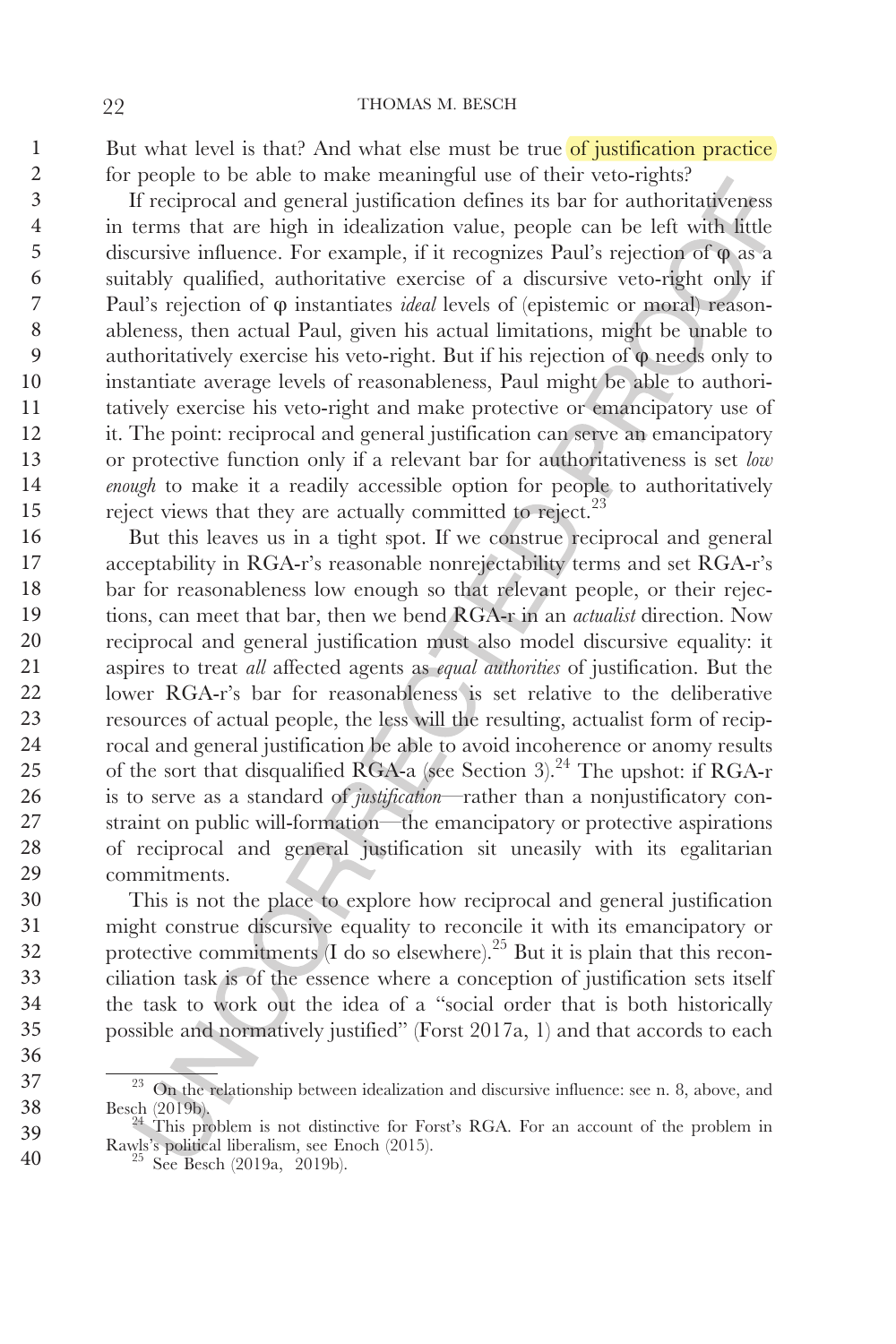relevant person a share of the power of justification or meaningful rejection rights that (help to) protect them from "unjustified domination" (Forst 2001, 168f).

This reconciliation task calls for considerations beyond RGA-r's purview. It calls for a calibration of RGA-r's bar for authoritativeness, which is part of what determines RGA-r's meaning and normativity. And this task is substantive. Amongst other things, this calibration must be done in light of some view of the importance of an agent's having, or being accorded by others, discursive influence. It calls for a comparison of the merits of candidate allocations of such influence across relevant constituencies. And it must be done in light of a view about how the respective merits of such allocations measure up against other goals or values that justification practice stands to serve. Thus, what level of discursive influence in justification should relevant agents be able to exercise? What level is needed, or desirable? And if unequal allocations of discursive influence are unavoidable, when are they permissible, or just? $2^{26}$ 

Unless such questions can plausibly be answered, we do not know how RGA-r's bar for authoritativeness may be calibrated. And if we do not know this, we do not know whether the fact that φ meets RGA-r confers authority on  $\varphi$ . After all, it cannot both be true (i) that  $\varphi$  is justified in virtue of meeting a (putative) standard of acceptability-based justification such as RGA-r and (ii) that this standard impermissibly allocates discursive influence. Thus, the substantive questions just referred to are more fundamental in the order of justification than RGA-r, or (putative) justifications by this standard.

# 9. CONCLUSION

I examined Forst's view of reciprocal and general acceptability with a focus on reciprocity of reasons. On an initially promising reading, RGA calls for *reasonable* nonrejectability. RGA-r might avoid incoherence or anomy results, and it is not incompatible with the desiderata of accessibility and

 $26$  To explore these issues further, Besch (2019a) considers views of the permissibility of purchase inequality, or conceptions of purchase justice, while Besch (2019b) argues that justification practice should set the idealization value of its bar for authoritativeness *low enough* to make it a genuinely available option for relevant people to reject salient claims in ways that, within that practice, count as authoritative. This caps the idealization value of standards of justification and it defines a minimum level of discursive purchase. Where justification practice meets this standard, it recognizes relevant people as "self-authenticating sources of valid claims" (Rawls 2001, 23) and allocates them the recognitive discursive minimum (Besch  $2019b$ ). I am indebted to an anonymous reviewer for reasons to highlight this here.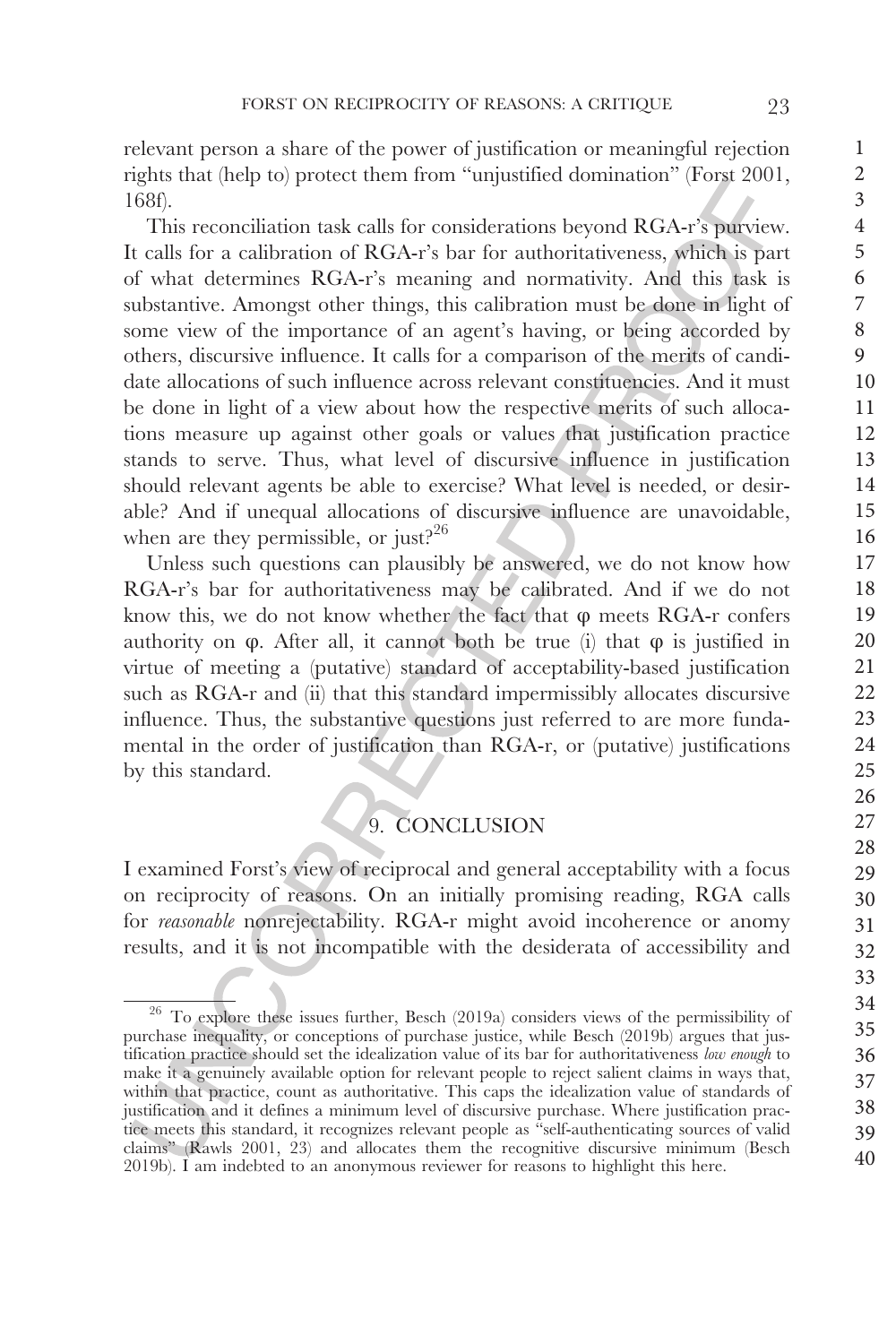1  $\mathfrak{D}$ 3 4 5 6 7 8 authenticity. But even setting aside doubts as to whether a reasonably nonrejectable duty of justification can take the form of a duty to type-(4)-justification, Forst's conception of reciprocity of reasons fails. RGA-r is viciously regressive. And a duty of justification to meet RGA-r is not agent transparent and adoptable. The upshot: perhaps there are standards of justification, or validity, such that if discursive practice complies with them, such practice serves salient emancipatory or protective aims. But RGA-r does not seem to be one of these standards.

9 10 11 12 13 14 15 16 To salvage RGA-r and the idea of a duty to justification, we must reinterpret these things in light of an idea of the reasonable that we *may* adopt. Accordingly, we have reasons to construe of RGA-r's normative content itself as something that calls for justification. Thus, we should downgrade RGA-r in the order of justification and calibrate RGA-r, or its content, in light of substantive views about the measure or level of discursive influence that relevant people should be able to exercise in justification, given salient emancipatory and egalitarian commitments.

It is not clear what this call for and whether it can be accomplished in terms that are widely shareable by relevant agents. But it is clear that this matter must be addressed to salvage RGA-r and the view that we have a duty of justification to meet this requirement.

### **REFERENCES**

- Alan, Amy. 2014. "The Power of Justification." In *Justice, Democracy and the Right to*  **[6](#page--1-5)** *Justification*, edited by R. Forst. London: Bloomsbury Publishing. **[7](#page--1-6)**
	- Benhabib, Seyla. 2015. "The Uses and Abuses of Kantian Rigorism. On Rainer Forst's Moral and Political Philosophy." *Political Theory* 43, no. 6: 778–92.
	- Besch, Thomas M. 1998. *Über John Rawls's politischen Liberalismus*. Frankfurt am Main: Peter Lang.<br>
	— 2012. "Political Liberalism, the Internal Conception, and the Problem of Public
	- Dogma." Philosophy and Public Issues 2, no. 1: 153–77.<br>2014. "On Discursive Respect." Social Theory and Practice 40: 207–31.<br>2015. "On the Right to Justification and Discursive Respect." Dialogue: Canadian
- 
- 32 33 *Philosophical Review* 54, no. 4: 703–26. . 2019a. "On Robust Discursive Equality." *Dialogue: Canadian Philosophical Review*
- 34 58, no. 3: 465–90. . 2019b. "On Justification, Idealization, and Discursive Purchase." *Philosophia* 47,
- 35 36 no. 3: 601–23.
- 37 38 39 Erman, Eva. 2014. "The Boundary Problem and the Right to Justification." In *Justice, Democracy and the Right to Justification*, edited by Rainer Forst, 127–46. London: Bloomsbury Academic.
- 40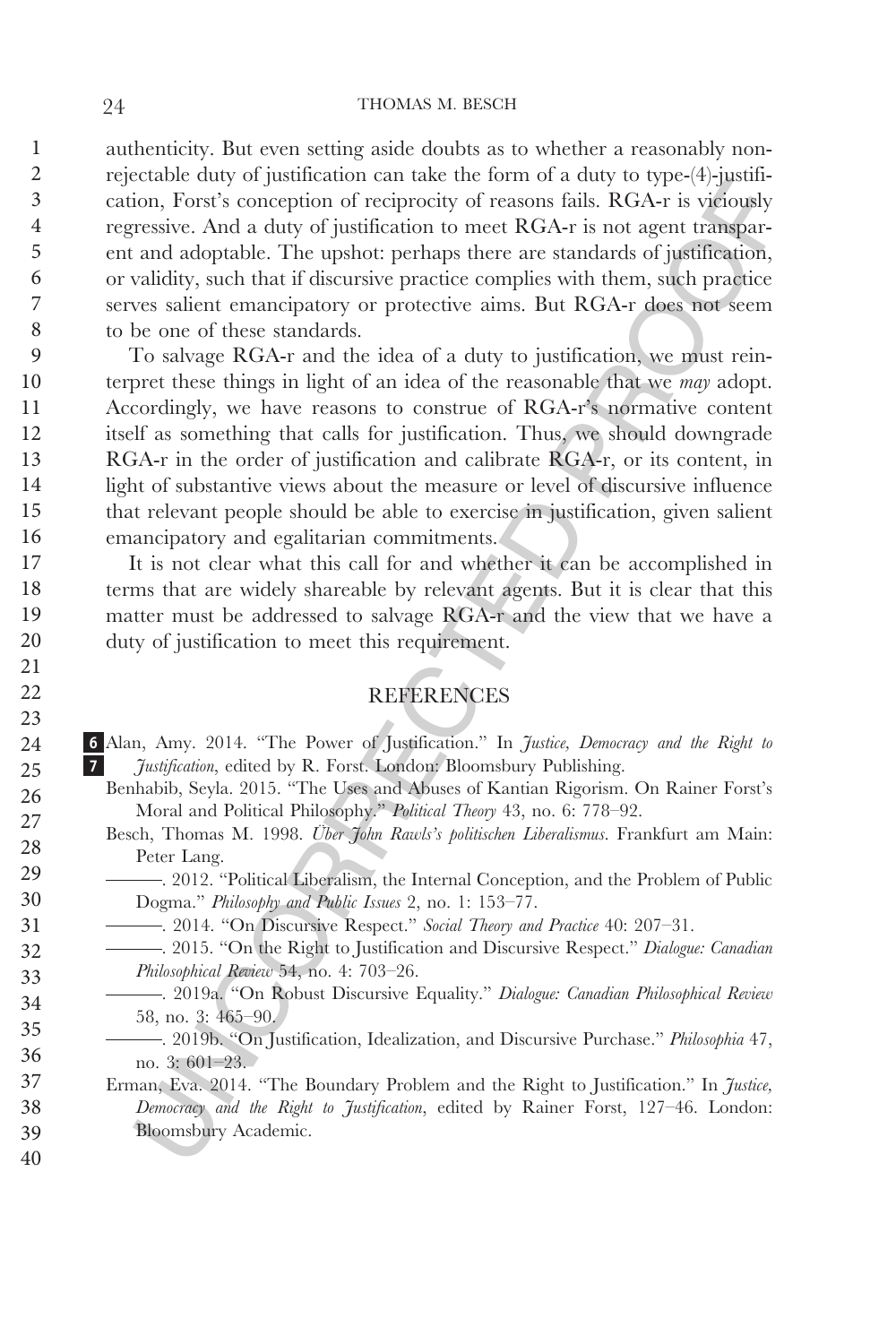| Enoch, David. 2015. "Against Public Reason." In Oxford Studies in Political Philosophy,                                                        | $\!1$          |
|------------------------------------------------------------------------------------------------------------------------------------------------|----------------|
| edited by D. Sobel, P. Vallentyne, and S. Wall, Vol. 1, 112-44. Oxford: Oxford                                                                 | $\sqrt{2}$     |
| University Press.                                                                                                                              | $\mathfrak{Z}$ |
| Estlund, David. 1998. "The Insularity of the Reasonable: Why Political Liberalism Must                                                         | 4              |
| Admit the Truth." <i>Ethics</i> 108, no. 2: 252-75.                                                                                            |                |
| Forst, Rainer. 1994. Kontexte der Gerechtigkeit. Frankfurt am Main: Suhrkamp.                                                                  | 5              |
| -2001. "Toward a Critical Theory of Transnational Justice." Metaphilosophy 32,                                                                 | 6              |
| no. 1/2: 160–79.                                                                                                                               | $\overline{7}$ |
| -2002. Contexts of Justice. Berkeley: University of California Press.                                                                          | $\,8\,$        |
| - 2003a. Toleranz im Konflikt. Frankfurt am Main: Suhrkamp.                                                                                    | 9              |
| - 2003b. Toleration, Justice and Reason. In The Culture of Toleration in Diverse                                                               | 10             |
| Societies, edited by C. McKinnon and D. Castiglione, 71-85. Manchester: Manchester                                                             | 11             |
| University Press.                                                                                                                              |                |
| - 2007. Das Recht auf Rechtfertigung. Frankfurt am Main: Suhrkamp.                                                                             | $12\,$         |
| -. 2010. "The Justification of Human Rights and the Basic Right to Justification:                                                              | 13             |
| A Reflexive Approach." Ethics, 120, no. 4: 711-40.                                                                                             | 14             |
| - 2012. The Right to Justification. New York: Columbia University Press.                                                                       | 15             |
| - 2014a. "Justifying Justification: Reply to My Critics." In Justice, Democracy and                                                            | 16             |
| 8 <br>the Right to Justification, 169-216. London: Bloomsbury Academic.                                                                        | 17             |
| - 2014b. Justification and Critique. Cambridge: Polity Press.                                                                                  | 18             |
| -. 2015a. "The Right to Justification: Moral and Political, Transcendental and                                                                 | 19             |
| Historical Reply to Seyla Benhabib, Jeffrey Flynn and Matthias Fritsch." Political                                                             | 20             |
| <i>Theory</i> 43, no. 6: 822–37.                                                                                                               |                |
| -2015b. "Noumenal Power." The Journal of Political Philosophy 23, no. 2: 111-27.                                                               | 21             |
| -. 2016. "The Point and Ground of Human Rights: A Kantian Constructivist                                                                       | 22             |
| View." In Global Political Theory, edited by D. Held and P. Maffettone, 22-39.                                                                 | 23             |
| Cambridge: Polity Press.                                                                                                                       | 24             |
| -. 2017a. Normativity and Power. Oxford: Oxford University Press.                                                                              | 25             |
| -2017b. "Political Liberalism: A Kantian View." Ethics 128, no. 1: 123-44.                                                                     | 26             |
| Gaus, Gerald. 1996. Justificatory Liberalism. Oxford: Oxford University Press.                                                                 | 27             |
| Gosepath, Stefan. 2015. "On the (Re)Construction and Basic Concepts of the Morality                                                            | $28\,$         |
| of Equal Respect." In Do All Persons Have Equal Moral Worth?, edited by U. Steinhoff,                                                          |                |
| 124–41. Oxford: Oxford University Press.                                                                                                       | 29             |
| Laden, Anthony S. 2014. "The Practice of Equality." In Justice, Democracy and the Right                                                        | 30             |
| to Justification, edited by Rainer Forst, 103-126. London: Bloomsbury Academic.                                                                | 31             |
| Lister, Andrew. 2017. "Public Reason and Reciprocity." The Journal of Political Philosophy                                                     | 32             |
| $25$ , no. $2: 155 - 72$ .                                                                                                                     | 33             |
| McGuire, John. 2016. "Two Rawls Don't Make a Right: On Rainer Forst and the New                                                                | 34             |
| Normativity." Constellations 23, no. 1: 110-21.                                                                                                | 35             |
| McNay, Lois. 2020. "The Limits of Justification: Critique, Disclosure and Reflexivity."                                                        | 36             |
| European Journal of Political Theory 19, no. 1: 26-46.<br>O'Neill, Onora. 1988a. "Abstraction, Idealization and Ideology." In Moral Philosophy | 37             |
|                                                                                                                                                |                |
| and Contemporary Problems, edited by J. D. G. Evan, 55-69. Cambridge: Cambridge<br>University Press.                                           | 38             |
| -. 1988b. Ethical Reasoning and Ideological Pluralism. Ethics, 98, no. 4: 445-63.                                                              | 39             |
|                                                                                                                                                | 40             |